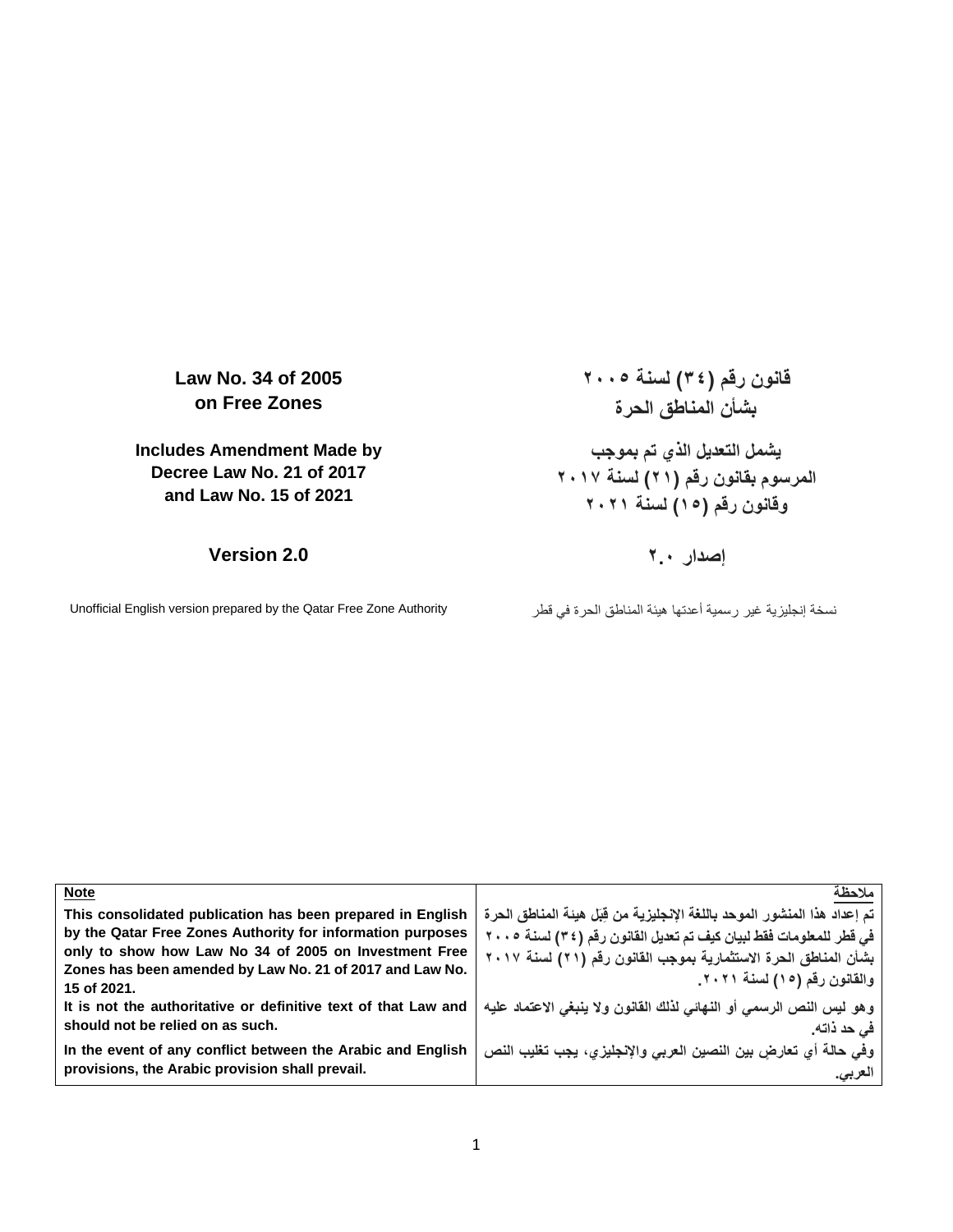**Law No. 34 of 2005 on Free Zones<sup>1</sup>**

**We, Tamim bin Hamad Al-Thani, Amir of the State of Qatar,**

Having reviewed the Constitution; and

The Law No. 10 of 1987 with regard to Public and Private State Property, and amending laws thereof; and

The Law No. 13 of 2000 Regulating Foreign Capital Investment in the Economic Activity, and amending laws thereof; and

The Labour Law issued by Law No. 14 of 2004, and amending laws thereof; and

The Law of the Qatar Financial Centre issued by Law No. 7 of 2005, and amending laws thereof; and

The Qatar Central Bank and the Regulation of Financial Institutions Law issued by Law No. 13 of 2012; and

The State Financial System Law issued by Law No. 2 of 2015, and

The Law No. 21 of 2015 Regulating the Entry, Exit, and Residency of Expatriates, as amended by Law No. 1 of 2017; and

The Law Regulating Tenders and Auctions issued by Law No. 24 of 2015; and

The Decree No. 64 of 2012 Authorizing the Economic Zones Company to use some Lands; and

**نحن تميم بن حمد آل ثاني أمير دولة قطر،** 

بعد االطالع على [الدستور،](https://almeezan.qa/LawPage.aspx?id=2284&language=ar) 

وعلى [القانون رقم \)10\( لسنة 1987](https://almeezan.qa/LawPage.aspx?id=2465&language=ar) بشأن أمالك الدولة العامة والخاصة، والقوانين المعدلة له،

وعلى [القانون رقم \)13\( لسنة 2000](https://almeezan.qa/LawPage.aspx?id=3959&language=ar) بتنظيم استثمار رأس المال غير القطري في النشاط االقتصادي، والقوانين المعدلة له،

وعلى [قانون العمل](https://almeezan.qa/LawPage.aspx?id=3961&language=ar) الصادر بالقانون رقم (١٤) لسنة ٢٠٠٤، والقوانين المعدلة له،

وعلى قانون مركز قطر للمال الصادر بالقانون رقم )7( لسنة ،2005 والقوانين المعدلة له،

وعلى [قانون مصرف قطر المركزي وتنظيم المؤسسات المالية](https://almeezan.qa/LawPage.aspx?id=4782&language=ar) الصادر بالقانون رقم (١٣) لسنة ٢٠١٢،

وعلى [قانون النظام المالي للدولة](https://almeezan.qa/LawPage.aspx?id=6642&language=ar) الصادر بالقانون رقم )2( لسنة  $.7.10$ 

وعلى [القانون رقم \)21\( لسنة 2015](https://almeezan.qa/LawPage.aspx?id=6809&language=ar) بتنظيم دخول وخروج الوافدين وإقامتهم، المعدل [بالقانون رقم \)1\( لسنة ،2017](https://almeezan.qa/LawPage.aspx?id=7155&language=ar) 

وعلى [قانون تنظيم المناقصات والمزايدات](https://almeezan.qa/LawPage.aspx?id=6812&language=ar) الصادر بالقانون رقم )24( لسنة ،2015

وعلى [المرسوم رقم \)64\( لسنة 2012](https://almeezan.qa/LawPage.aspx?id=4822&language=ar) بالترخيص لشركة المناطق الاقتصادية بالانتفاع ببعض الأر اضي،

| المُعدَّل بمرسوم بقانون رقم (٢١) لسنة ٢٠١٧ بتعديل بعض أحكام   As amended by Decree Law No. 21 of 2017 Amending Certain ا |                                                                  |
|--------------------------------------------------------------------------------------------------------------------------|------------------------------------------------------------------|
| Provisions of Law No. 34 of 2005 on Investment Free Zones and                                                            | القانون رقم (٣٤) لسنة ٢٠٠٥ بشأن المناطق الحرة الاستثمارية وقانون |
| Law No. 15 of 2021 Amending Certain Provisions of Law No. (34)<br>of 2005 On Free Zones.                                 | رقم (١٥) لسنة ٢٠٢١ بتعديل بعض أحكام القانون رقم (٣٤) لسنة ٢٠٠٥   |
|                                                                                                                          | بشأن المناطق الحر ة                                              |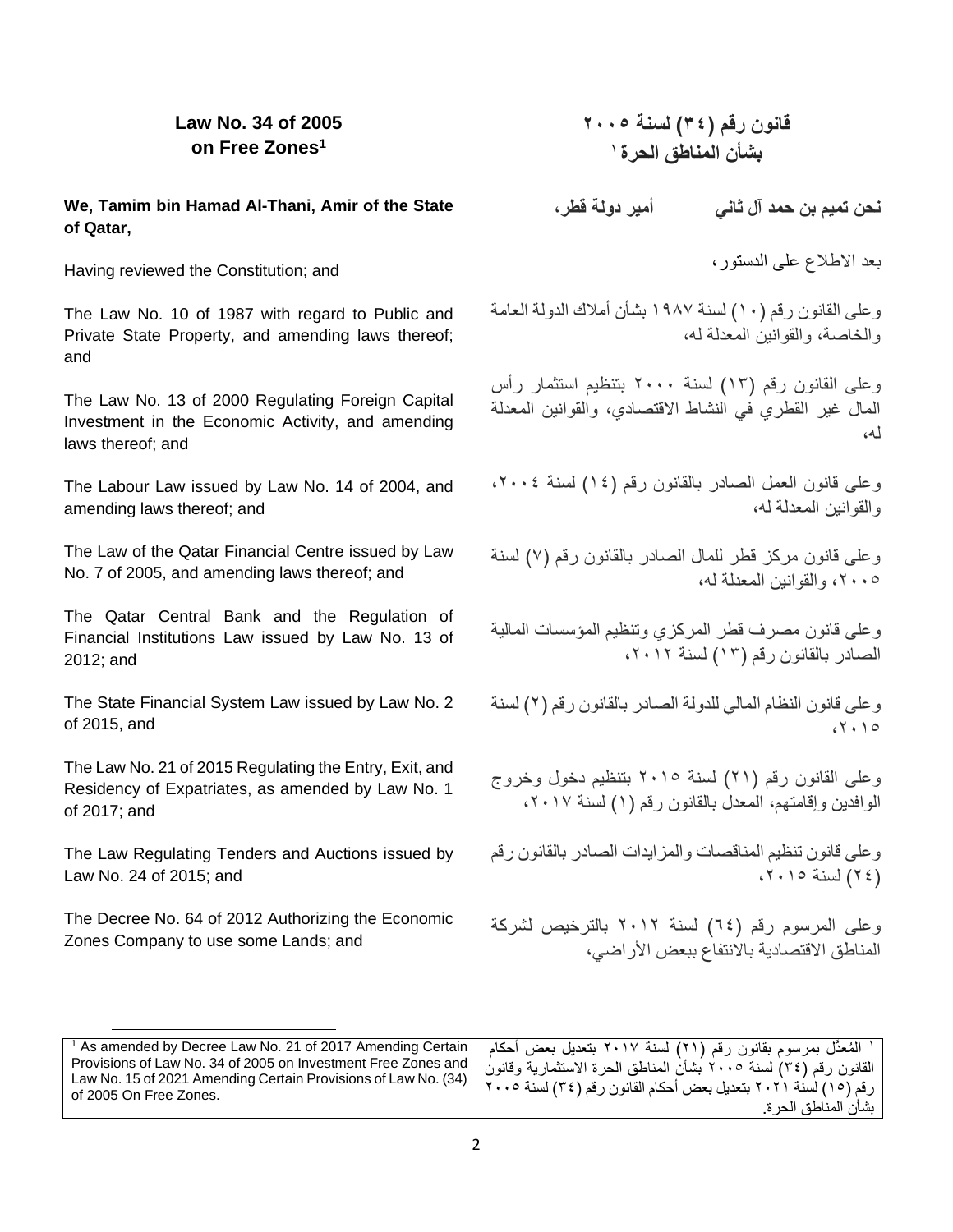The Amiri Decision No. 21 of 2006 Establishing a Committee to Manage the Project of Establishing Investment Free Zones; and

The proposal of the Minister of Economy and Commerce; and

The draft law submitted by the Council of Ministers; and

After consulting with the Shura Council;

**Have decreed the following Law:**

**[تعاريف](https://almeezan.qa/LawView.aspx?opt&LawID=270&language=ar) Definitions**

# **Article 1**

In application of the provisions of this Law, the following words and expressions will have the meanings assigned to them, unless the context requires otherwise:

**Free Zone:** A geographic area of the State's territory, with defined space and boundaries, designated for the exercise of economic activities, and is considered to be outside the customs zone of the State.

**Economic Activity**: Any commercial, industrial, agricultural, touristic, media, professional, artisanal, logistical, technical, service or warehousing activity.

**Registered Companies**: The companies and other entities registered with the Authority to carry out an Economic Activity within the Free Zone in accordance with the provisions of this Law and the decisions issued in implementation thereof.

**The Regulations**: The regulations issued by the Board.

وعلى القرار الأميري رقم (٢١) لسنة ٢٠٠٦ بإنشاء لجنة تسيير مشروع إنشاء المناطق الحرة االستثمارية، وعلى اقتراح وزير االقتصاد والتجارة، وعلى مشروع القانون المقدم من مجلس الوزراء، وبعد أخذ رأي مجلس الشورى،

**قررنا القانون اآلتي:**

# **[الباب األول](https://almeezan.qa/LawView.aspx?opt&LawID=270&language=ar) One Part**

# <mark>تعاريف</mark><br>ماد کا **[مادة](https://almeezan.qa/LawArticles.aspx?LawArticleID=74651&lawId=270&language=ar) [1](https://almeezan.qa/LawArticles.aspx?LawArticleID=74651&lawId=270&language=ar) <sup>2</sup>**

في تطبيق أحكام هذا القانون، تكون للكلمات والعبارات التالية، المعاني الموضحة قرين كل منها، ما لم يقتض السياق معنى آخر:

**المنطقة الحرة:** منطقة جغرافية من إقليم الدولة محددة المساحة والحدود، تخصص لممارسة األنشطة االقتصادية، وتعتبر خارج النطاق الجمركي للدولة. **The Authority**: The Free Zones Authority. . الحرة المناطق هيئة **:الهيئة The Board**: The Board of Directors of the Authority. .الهيئة إدارة مجلس **:المجلس The Chairman**: The Chairman of the Board. .المجلس رئيس **:الرئيس** ا**لرئيس التنفيذي:** الرئيس التنفيذي الميئة. هيئة التنفيذي التنفيذي الميئة التنفيذي التنفيذي التنفيذي الميئة المس **النشاط االقتصادي:** أي نشاط تجاري أو صناعي أو زراعي أو سياحي أو إعالمي أو مهني أو حرفي أو لوجستي أو تقني أو خدمي أو تخزين سلع. **الشركات المسجلة:** الشركات والكيانات األخرى التي يتم

تسجيلها لدى الهيئة، لممارسة نشاط اقتصادي في المنطقة الحرة وفق أحكام هذا القانون والقرارات الصادرة تنفيذا له.

**اللوائح:** اللوائح التي يصدرها المجلس .

<sup>2</sup> Amended by Decree Law No. 21 of 2017 and Law No. 15 of 2021. <sup>،</sup> عُدلت بموجب مرسوم بقانون رقم (٢١) لسنة ٢٠١٧ وقانون رقم (١٥) لسنة ٢٠٢١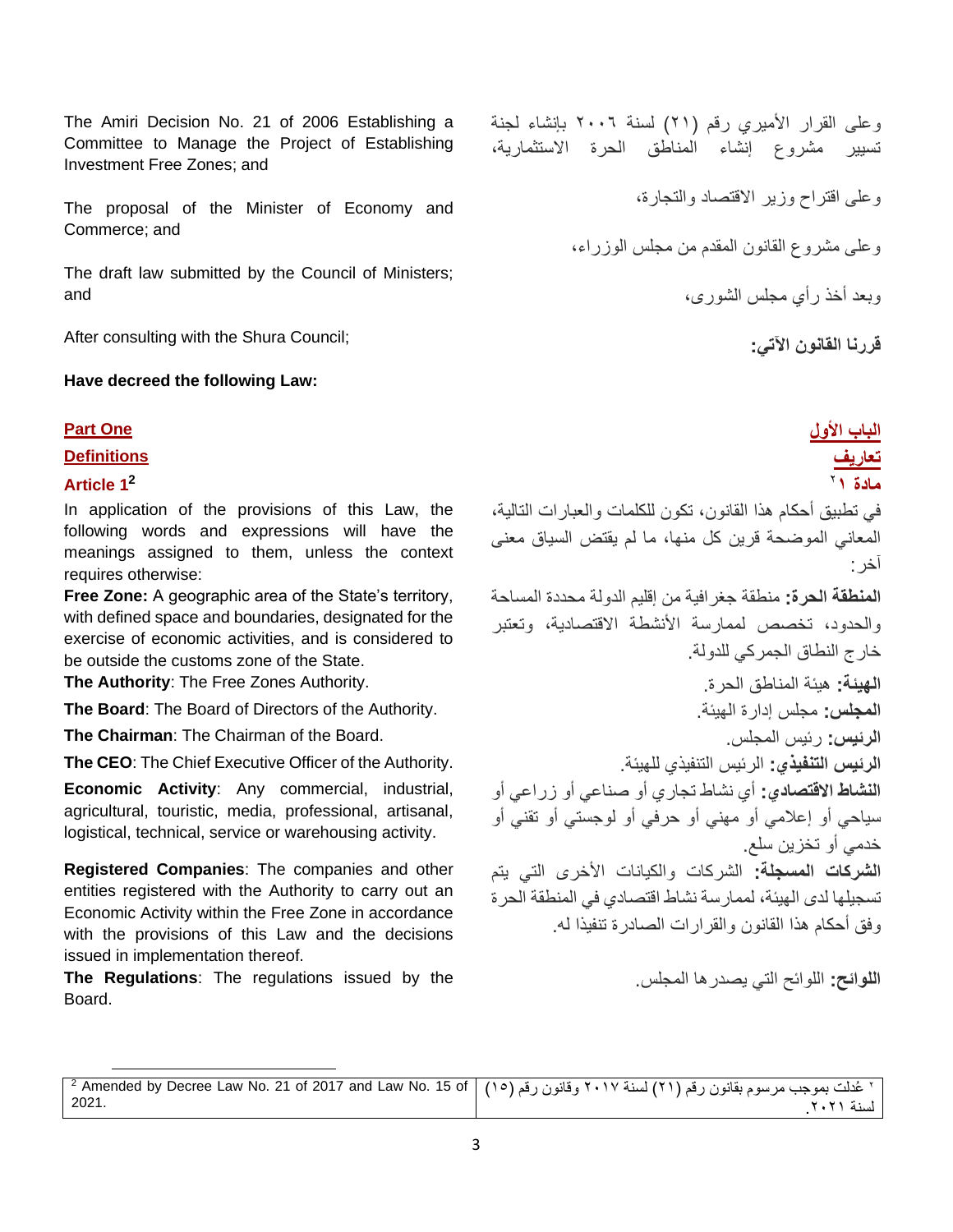**Establishment of Free Zones and their Granted Privileges, Exemptions and Guarantees**

### **Article 2**

Free Zones will be established by way of a decree upon a proposition from the Council of Ministers, and its boundaries and the coordinates will be specified in accordance with the maps and the areal and organizational plans attached to the decree. *<sup>4</sup>*

### **[مادة](https://almeezan.qa/LawArticles.aspx?LawArticleID=9274&lawId=270&language=ar) 3 3 Article**

*Repealed by Decree Law No. 21 of 2017.*

### **Article 4**

Limited liability companies, partnerships or any other types of companies or entities, may be established in the Free Zone in accordance with the Regulations, whether any such entity is owned by one or more natural or legal persons, by either nationals, residents or others; without complying with the restrictions prescribed by the relevant laws regarding non-Qatari capital percentage for companies or increasing its authorized capital.

The Registered Companies in the Free Zones must exercise their licensed Economic Activity in accordance with the provisions of this Law, the Regulations and the contracts concluded between the Registered Companies and the Authority.

### **Article 6**

**[الباب الثاني](https://almeezan.qa/LawView.aspx?opt&LawID=270&language=ar) Two Part [إنشاء المناطق الحرة والمزايا واإلعفاءات والضمانات التي](https://almeezan.qa/LawView.aspx?opt&LawID=270&language=ar)  [تتمتع بها](https://almeezan.qa/LawView.aspx?opt&LawID=270&language=ar)** 

### مادة ٢٢ **مادة 2 <sup>3</sup>**

تُنشأ المناطق الحرة بمرسوم، بناءً على اقتراح مجلس الوزراء، وتُعيّن حدودها وإحداثياتها وفقاً للخرائط والمخططات المساحية 4 والتنظيمية المرفقة بالمرسوم .

۶

ألغيت بموجب [مرسوم بقانون](https://almeezan.qa/LawPage.aspx?id=7422&language=ar) رقم (٢١) لسنة ٢٠١٧ .

### 5 **[مادة](https://almeezan.qa/LawArticles.aspx?LawArticleID=74651&lawId=270&language=ar) [4](https://almeezan.qa/LawArticles.aspx?LawArticleID=74651&lawId=270&language=ar) <sup>5</sup>**

يجوز وفقاً للوائح، أن تُؤسس أو تُنشأ في المنطقة الحرة شركات ذات مسؤولية محدودة أو عقود مشاركة أو أية أنواع أخرى من الشركات أو الكيانات سواء كانت مملوكة لشخص طبيعي أو معنوي واحد أو أكثر، من الموا طنين أو المقيمين أو من غيرهم، وذلك دون التقيد بنسبة رأس المال غير القطري للشركات أو زيادة رأس مالها المرخص به، والمقررة وفقا للقوانين ذات الصلة.

وت مارس الشركات المسجلة في المناطق الحرة النشاط الاقتصادي المرخص لها به، وفقاً لأحكام هذا القانون واللوائح والعقود المبرمة بينها وبين الهيئة.

**[مادة](https://almeezan.qa/LawArticles.aspx?LawArticleID=9274&lawId=270&language=ar) 5 5 Article** *ألغيت بموجب مرسوم بقانون رقم (٢١) لسنة ٢٠١٧.* . . . . . . Repealed by Decree Law No. 21 of 2017. ألغيت بموجب [مرسوم بقانون](https://almeezan.qa/LawPage.aspx?id=7422&language=ar)رقم (٢١) لسنة ٢٠١٧ .

### $\overline{1}$ **[مادة](https://almeezan.qa/LawArticles.aspx?LawArticleID=74651&lawId=270&language=ar) 6 <sup>6</sup>**

| <sup>3</sup> Amended by Decree Law No. 21 of 2017.                                                                                                                                                                                                                                                                           | ' عُدلت بموجب مرسوم بقانون رقم (٢١) لسنة ٢٠١٧.                                                                                                                                                                                                                                             |
|------------------------------------------------------------------------------------------------------------------------------------------------------------------------------------------------------------------------------------------------------------------------------------------------------------------------------|--------------------------------------------------------------------------------------------------------------------------------------------------------------------------------------------------------------------------------------------------------------------------------------------|
| <sup>4</sup> Article 5 of Decree Law No. 21 of 2017 provides as follows:<br>"The first and third economic zones will be considered Free<br>Zones in accordance with the provisions of Law No. 34 of 2005,<br>whose borders and landmarks are indicated in the maps<br>attached to Decree No. 64 of 2012 referred to herein." | <sup>؛</sup> تنص المادة ٥ من مرسوم بقانون رقم (٢١) لسنة ٢٠١٧ على ما يلي:<br>"تُعتبر منطقة حرة وفقاً لأحكام القانون رقم (٣٤) لسنة ٢٠٠٥ المشار إليه<br>كلأ من المنطقتين الاقتصاديتين الأولى والثالثة المبينة حدودهما ومعالمهما<br>بالخرائط المرفقة بالمرسوم رقم (٦٤) لسنة ٢٠١٢ المشار إليه " |
| <sup>5</sup> Amended by Decree Law No. 21 of 2017.                                                                                                                                                                                                                                                                           | ° عُدلت بموجب مرسوم بقانون رقم (٢١) لسنة ٢٠١٧.                                                                                                                                                                                                                                             |
| <sup>6</sup> Amended by Decree Law No. 21 of 2017.                                                                                                                                                                                                                                                                           | <sup>٦</sup> عُدلت بموجب مرسوم بقانون رقم (٢١) لسنة ٢٠١٧.                                                                                                                                                                                                                                  |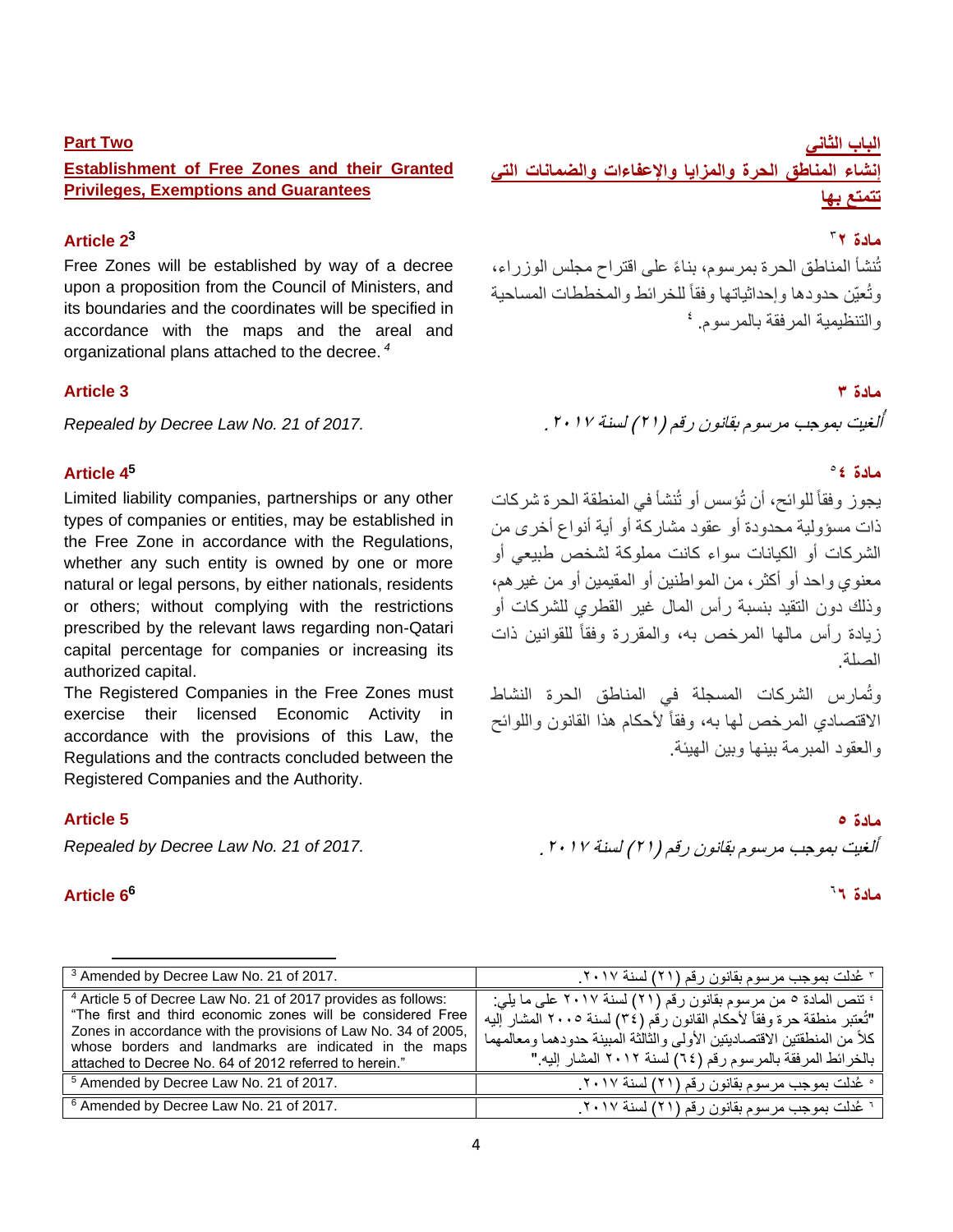The Registered Companies licensed to work within or through the Free Zone in accordance with the provisions of this Law and the Regulations, will not be required to obtain another license, approval, permit or registration from the State to carry out such business.

# **Article 7**

The Free Zone will not be subject to the provisions of the Income Tax Law or any other laws imposing any type of direct or indirect taxes for a period of twenty years; renewable for one or more similar periods by a decision of the Council of Ministers.

### **Article 8**

All equipment, machinery, transportation means, devices, commodities, raw materials, production inputs, spare parts and any materials or other components imported, stored, manufactured, produced, developed or processed by the Registered Companies operating in the Free Zone will be exempt from customs duties when imported into the Free Zone or exported outside the State.

### **Article 9**

Goods and products exported from the Free Zone to the local market within the State will be subject to customs duties.

Registered Companies will be permitted, without restrictions, to bring in and take out foreign currency through banks operating within the Free Zone, in accordance with the respective decisions and instructions issued by the Qatar Central Bank.

# **[مادة](https://almeezan.qa/LawArticles.aspx?LawArticleID=74651&lawId=270&language=ar) [11](https://almeezan.qa/LawArticles.aspx?LawArticleID=74651&lawId=270&language=ar) 11<sup>11</sup> Article**

ال تلتزم الشركات المسجلة المرخص لها بالعمل في أو من خالل المنطقة الحرة، وفقا ألحكام هذا القانون واللوائح، بالحصول على ترخيص آخر أو موافقة أو إذن أو تسجيل في الدولة لمزاولة هذا العمل.

### $Y$ مادة  $Y^{\vee}$ **[مادة](https://almeezan.qa/LawArticles.aspx?LawArticleID=74651&lawId=270&language=ar) [7](https://almeezan.qa/LawArticles.aspx?LawArticleID=74651&lawId=270&language=ar) <sup>7</sup>**

ال تسري على المنطقة الحرة أحكام قانون ضريبة الدخل أو أي قوانين تفرض أي نوع من الضرائب المباشرة أو غير المباشرة، لمدة عشرين عاما، قابلة للتجديد لمدة، أو مدد أخرى مماثلة، بقرار من مجلس الوزراء.

### $\lambda$ **[مادة](https://almeezan.qa/LawArticles.aspx?LawArticleID=74651&lawId=270&language=ar) 8 <sup>8</sup>**

ال تخضع للرسوم الجمركية، عند استيرادها إلى المنطقة الحرة أو تصديرها إلى خارج الدولة، جميع المعدات واآلالت ووسائل النقل والأجهزة والسلع والمواد الخام والمهمات وقطع الغيار وأية مواد أو مكونات أخرى تستوردها أو تخزنها أو تصنعها أو تنتجها أو تطورها أو تعالجها الشركات المسجلة العاملة في المنطقة الحرة .

### مادة ٩٩ **[مادة](https://almeezan.qa/LawArticles.aspx?LawArticleID=74651&lawId=270&language=ar) [9](https://almeezan.qa/LawArticles.aspx?LawArticleID=74651&lawId=270&language=ar) <sup>9</sup>**

تخضع للرسوم الجمركية البضائع والمنتجات التي يتم تصديرها من المنطقة الحرة إلى السوق المحلي داخل الدولة.

### $\mathcal{L}$ **[مادة](https://almeezan.qa/LawArticles.aspx?LawArticleID=74651&lawId=270&language=ar) 10 10<sup>10</sup> Article**

يُسمح للشركات المسجلة بإدخال وإخراج النقد الأجنبي دون قيود عن طريق البنوك العاملة بالمنطقة الحرة، وفقا للقرارات والتعليمات التي يصدرها مصرف قطر المركزي في هذا الشأن.

### مادة ١١١'

| <sup>7</sup> Amended by Decree Law No. 21 of 2017.  | ٢ عُدلت بموجب مرسوم بقانون رقم (٢١) لسنة ٢٠١٧.  |
|-----------------------------------------------------|-------------------------------------------------|
| <sup>8</sup> Amended by Decree Law No. 21 of 2017.  | ^ عُدلت بموجب مرسوم بقانون رقم (٢١) لسنة ٢٠١٧.  |
| <sup>9</sup> Amended by Decree Law No. 21 of 2017.  | عُدلت بموجب مرسوم بقانون رقم (٢١) لسنة ٢٠١٧.    |
| <sup>10</sup> Amended by Decree Law No. 21 of 2017. | ١ عُدلت بموجب مرسوم بقانون رقم (٢١) لسنة ٢٠١٧.  |
| <sup>11</sup> Amended by Decree Law No. 21 of 2017. | '' عُدلت بموجب مرسوم بقانون رقم (٢١) لسنة ٢٠١٧. |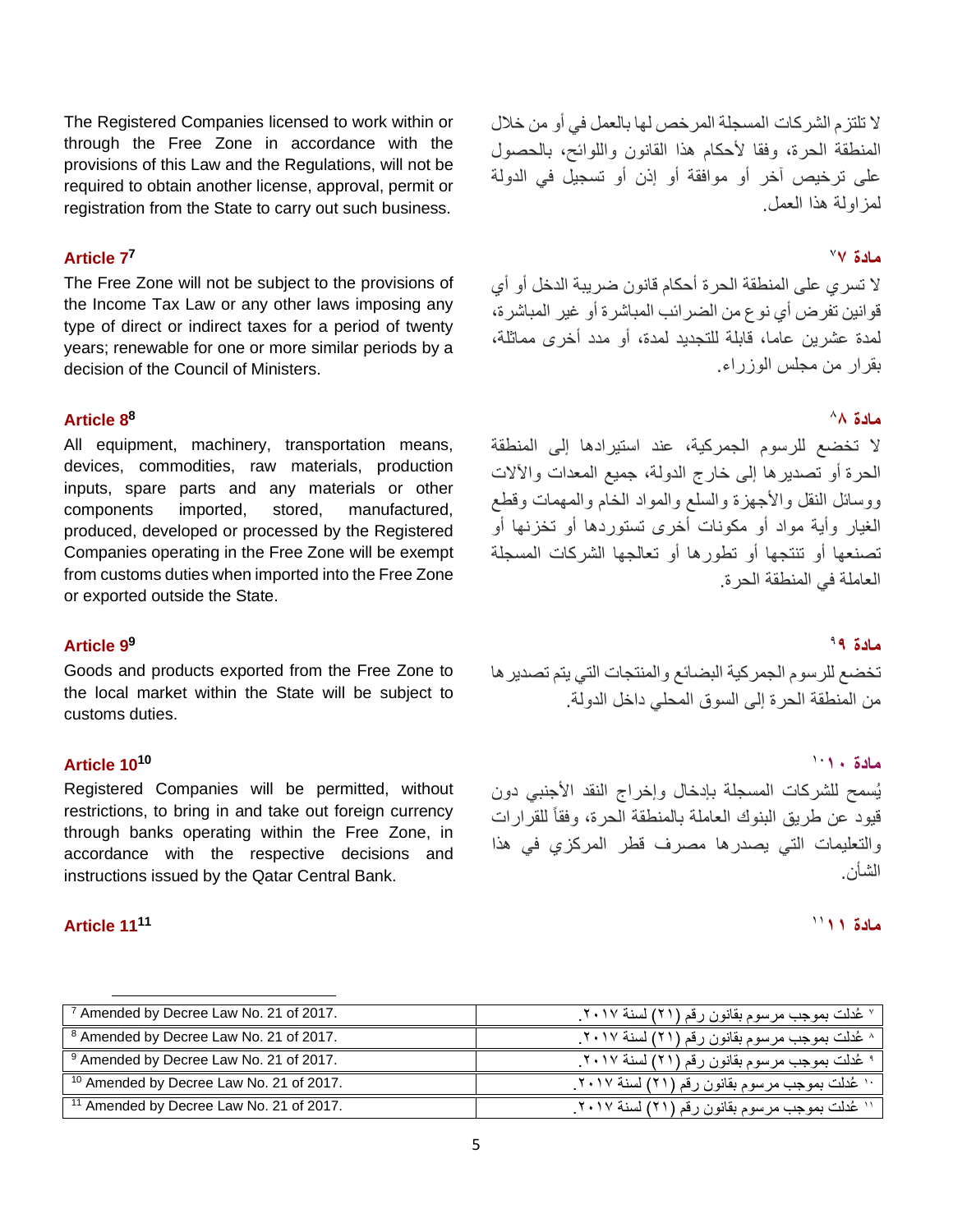Subject to the provisions of the international treaties, and the regulations issued with respect to employees in the Free Zone, the Registered Companies will have the freedom to appoint its employees and regulate their rights and statuses, subject to at least the rights prescribed in the referenced Labour Law.

# **[مادة](https://almeezan.qa/LawArticles.aspx?LawArticleID=74651&lawId=270&language=ar) 12 12<sup>12</sup> Article**

The assets and activities of the Registered Companies will not be subject to any nationalisation or private ownership restrictive procedures, for the duration of their operation in the Free Zone.

# **[مادة](https://almeezan.qa/LawArticles.aspx?LawArticleID=74651&lawId=270&language=ar) 13 13<sup>13</sup> Article**

Registered Companies operating within the Free Zone will solely determine the prices of their products and services.

# **[مادة](https://almeezan.qa/LawArticles.aspx?LawArticleID=74651&lawId=270&language=ar) 14 14<sup>14</sup> Article**

The licenses of the Registered Companies shall not be revoked or suspended except in the case of a breach of the licensing conditions, and pursuant to a decision of the CEO.

The concerned party may file a grievance to the Board within fifteen days from the date of notification of the decision to revoke or suspend the license. The Board will decide upon the grievance by way of a reasoned decision within thirty days from the filing date, and the lapse of the said period without responding to the grievance will be deemed as an implicit rejection thereof. The decision on the grievance or the implicit rejection, shall be final. The aggrieved party may appeal the decision rejecting the grievance to the Regulatory Tribunal established in the Qatar Financial Centre pursuant to the Law of the Qatar Financial Centre, as referred to herein within sixty days from the date of being notified of this decision or from the date of the implicit rejection, as the case may be.

مع مراعاة أحكام االتفاقيات الدولية، وما يصدر من لوائح في شأن العاملين في المنطقة الحرة، يكون للشركات المسجلة حرية تعيين العاملين لديها وتنظيم حقوقهم وأوضاعهم، وبما ال يقل عن الحقوق المنصوص عليها في قانون [العمل](https://almeezan.qa/LawPage.aspx?id=3961&language=ar) المشار إليه.

# $\frac{1}{2}$

ال تخضع أموال أو أنشطة الشركات المسجلة، طوال مدة عملها في المنطقة الحرة، ألية إجراءات تأميمية أو مقيدة للملكية الخاصة.

# $\mathcal{L}$

تتولى الشركات المسجلة العاملة في المنطقة الحرة، دون غيرها، تحديد أسعار منتجاتها وخدماتها.

# $\frac{1}{2}$

ال يجوز إلغاء أو تعليق تراخيص الشركات المسجلة إال في حالة مخالفة شروط الترخيص وذلك بقرار من الرئيس التنفيذي.

ولصاحب الشأن التظلم إلى المجلس خالل خمسة عشر يوما من تاريخ إبالغه بقرار إلغاء أو تعليق الترخيص، ويبت المجلس في التظلم بقرار مسبب خالل ثالثين يومأ من تاريخ تقديمه، وي عتبر مضي هذه المدة دون رد على التظلم بمثابة رفض ضمني له، ويكون قرار البت في التظلم أو الرفض الضمني نهائياً، وللمتظلم الطعن في قرار رفض التظلم أمام محكمة التنظيم المنشأة بمركز قطر للمال بموجب قانون مركز قطر للمال المشار إليه، خالل ستين يوما من تاريخ إخطاره بهذا القرار أو من تاريخ الرفض الضمني، بحسب األحوال.

| <sup>12</sup> Amended by Decree Law No. 21 of 2017.                                                                                 | ١٢ عُدلت بموجب مرسوم بقانون رقم (٢١) لسنة ٢٠١٧. |
|-------------------------------------------------------------------------------------------------------------------------------------|-------------------------------------------------|
| <sup>13</sup> Amended by Decree Law No. 21 of 2017.                                                                                 | ١٣ عُدلت بموجب مرسوم بقانون رقم (٢١) لسنة ٢٠١٧. |
| 1⁄2 عُنلت بموجب مرسوم بقانون رقم (٢١) لسنة ٢٠١٧ وقانون رقم (١٥)   Amended by Decree Law No. 21 of 2017 and Law No. 15 of أ<br>2021. | السنة ٢٠٢١                                      |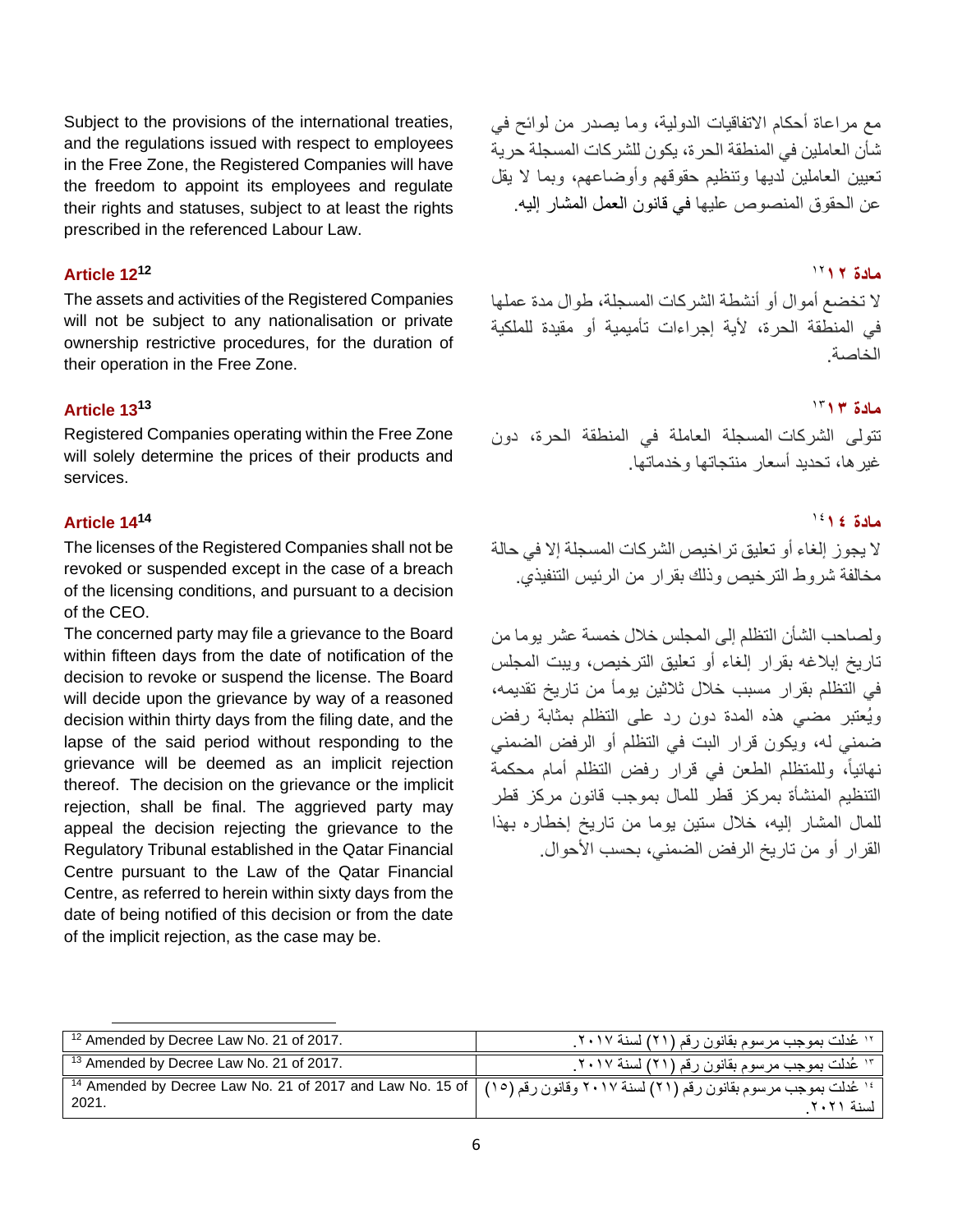# **[مادة](https://almeezan.qa/LawArticles.aspx?LawArticleID=74651&lawId=270&language=ar) 15 15<sup>15</sup> Article**

Registered Companies operating in the Free Zone will be entitled, without the need to register in the importers register and without a prior permit, to import, either directly or through third parties, whatever they require for their establishment, expansion or operation, of production supplies, materials, machinery, equipment, spare parts, services and transportation means suitable for the nature of their activity.

The Registered Companies operating in the Free Zone will also be entitled to export its products, either by themselves or through a third party, without a license or the need to register in the exporters register, and without a prior permit.

# **Article 15 - bis<sup>16</sup>**

By decision of the Council of Ministers, based on a proposal from the Chairman, additional incentives and advantages may be granted to Registered Companies investing in economic sectors or projects that are considered strategic or lead to increasing the local component ratio in its products.

### **Article 15 - bis 1**

Registered Companies, from their registration date, will in relation to their licensed Economic Activity within the Free Zone enjoy the following exemptions:

- 1- Exemption of profits from trading in transit goods (transit) in the Free Zone from all types of taxes, provided that the transactions related to said trade are managed and implemented in public warehouses set up in the Free Zone.
- 2- Exemption from the restrictions prescribed in the law governing Commercial Agencies.

# **[مادة](https://almeezan.qa/LawArticles.aspx?LawArticleID=74651&lawId=270&language=ar) [16](https://almeezan.qa/LawArticles.aspx?LawArticleID=74651&lawId=270&language=ar) 16<sup>18</sup> Article**

The following goods will be prohibited from entering the Free Zone:

### مادة ١٥/٠٠

للشركات المسجلة العاملة في المنطقة الحرة أن تستورد، بذاتها أو عن طريق الغير، ما تحتاج إليه في إنشائها أو التوسع فيها أو تشغيلها، من مستلزمات إنتاج ومواد وألات ومعدات وقطع غيار وخدمات ووسائل نقل مناسبة لطبيعة نشاطها، وذلك دون حاجة لقيدها في سجل المستوردين، ودون إذن مسبق.

كما يكون لتلك الشركات المسجلة العاملة في المنطقة الحرة، أن تصدر منتجاتها، بالذات أو بالوساطة، دون ترخيص وبغير حاجة لقيدها في سجل المصدرين، ودون إذن مسبق.

# 16 **مادة 15 - مكررا**

يجوز بقرار من مجلس الوزراء، بنا ء على اقتراح الرئيس، منح حوافز ومزايا إضافية للشركات المسجلة التي تستثمر في القطاعات أو المشروعات االقتصادية التي يتم اعتبارها استراتيجية، أو التي تعمل على زيادة نسبة المكون المحلي في منتجاتها.

# **17 مادة 15 - مكررا 1 <sup>17</sup>**

تتمتع الشركات المسجلة من تاريخ تسجيلها، بالنسبة للنشاط االقتصادي المرخص لها به داخل المنطقة الحرة، باإلعفاءات التالية:

- -1 إعفاء أرباح تجارة البضائع العابرة )الترانزيت( في المنطقة الحرة من كافة أنواع الضرائب، على أن تتم إدارة وتنفيذ المعامالت المتعلقة بهذه التجارة في المستودعات العامة المقامة في المنطقة الحرة .
- -2 اإلعفاء من القيود الواردة في القانون المنظم للوكاالت التجارية.

### مادة **١**٠١٦

ي حظر دخول البضائع التالية إلى المنطقة الحرة :

| <sup>15</sup> Amended by Decree Law No. 21 of 2017. | 10 عُدلت بموجب مرسوم بقانون رقم (٢١) لسنة ٢٠١٧. |
|-----------------------------------------------------|-------------------------------------------------|
| <sup>16</sup> Added by Decree Law No. 21 of 2017.   | ١٦ أضيفت بموجب مرسوم بقانون رقم (٢١) لسنة ٢٠١٧. |
| <sup>17</sup> Added by Decree Law No. 21 of 2017.   | ١٧ أضيفت بموجب مرسوم بقانون رقم (٢١) لسنة ٢٠١٧. |
| <sup>18</sup> Amended by Decree Law No. 21 of 2017. | ۱۸ عُدلت بموجب مرسوم بقانون رقم (۲۱) لسنة ۲۰۱۷. |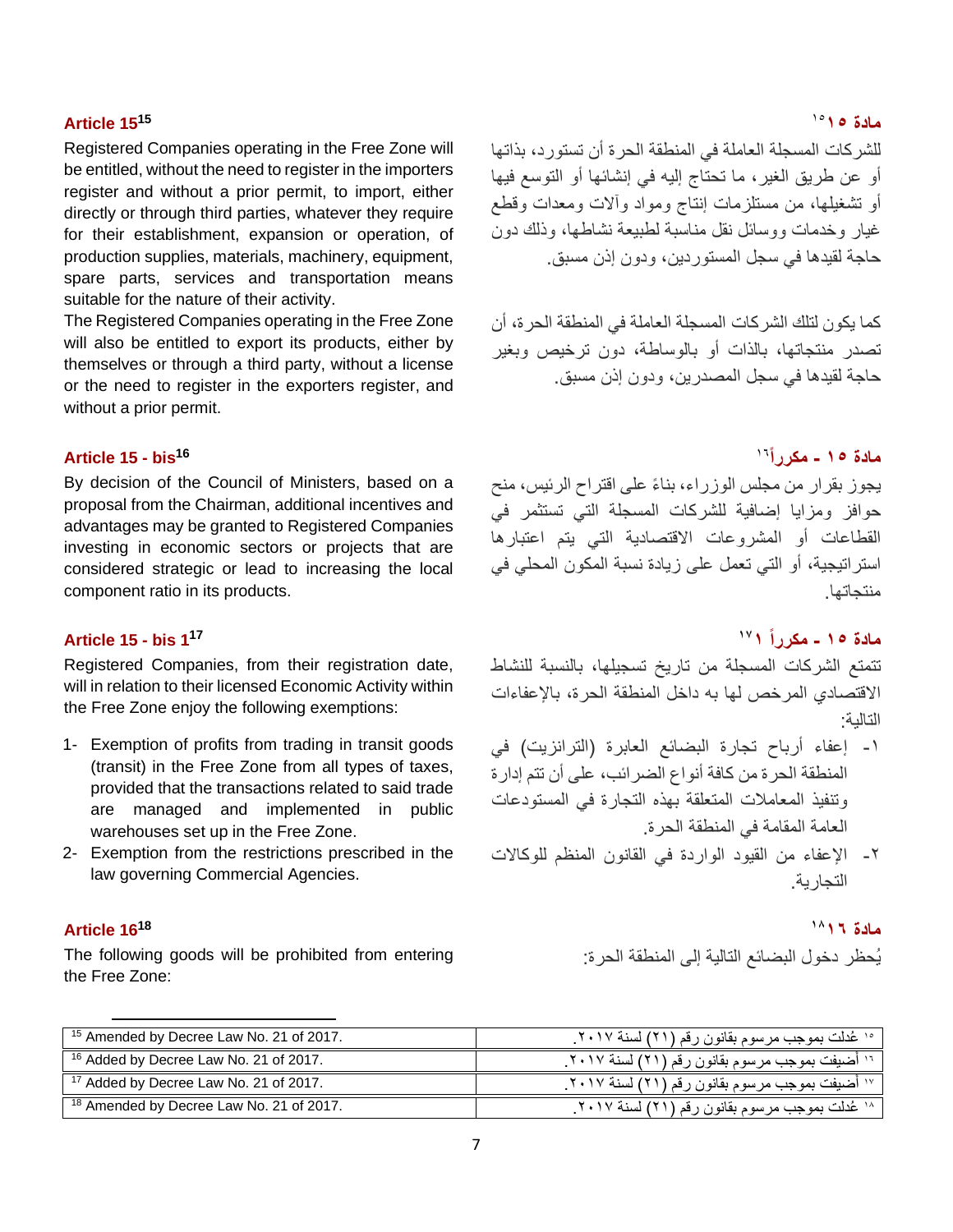- 1- Flammable substances, excluding the fuels necessary for operation which are allowed by the Authority and pursuant to the terms it determines.
- 2- Radioactive materials, except those materials excluded in accordance with the provisions of the law.
- 3- Military weapons, ammunition and explosives of whatsoever type unless with prior authorization by the competent authorities.
- 4- Goods violating the provisions of legislations and international treaties relating to the protection of intellectual property.
- 5- Hazardous psychotropic substances and narcotics of all types and their derivatives, except for those necessary for the manufacturing of medicine and pharmaceutical materials.
- 6- Goods prohibited from entering the State. .الدولة إلى دخولها الممنوع البضائع -6

**Establishment, Objectives and Functions of the Authority**

# **[مادة](https://almeezan.qa/LawArticles.aspx?LawArticleID=74651&lawId=270&language=ar) [17](https://almeezan.qa/LawArticles.aspx?LawArticleID=74651&lawId=270&language=ar) 17<sup>19</sup> Article**

A public authority named the "Free Zones Authority", will be established with a legal personality, independent budget, and benefits from administrative and financial autonomy.

The Authority will report to the Council of Ministers and will have its headquarters in the city of Doha, it is entitled to open other offices inside or outside the Free Zone as it deems appropriate to achieve its objectives and perform its functions and powers.

## **Article 18 - bis<sup>21</sup>**

- -1 المواد القابلة لالشتعال عدا المحروقات الالزمة للتشغيل التي تسمح بها الهيئة ووفقاً للشر وط التي تحددها.
- -2 المواد المشعة، إال ما يتم استثناؤه بموجب أحكام القانون.
- -3 األسلحة الحربية والذخائر والمتفجرات أيا كان نوعها إال بترخيص مسبق من الجهات المختصة.
- ٤- البضائع المخالفة لأحكام التشريعات والاتفاقيات الدولية المتعلقة بحماية الملكية الفكرية .
- -5 المؤثرات العقلية الخطرة والمواد المخدرة بجميع أنواعها ومشتقاتها، باستثناء ما يلزم لصناعة األدوية والمواد الصيدالنية.
	-

# **[الباب الثالث](https://almeezan.qa/LawView.aspx?opt&LawID=270&language=ar) Three Part هيئة قطر [للمناطق](https://almeezan.qa/LawView.aspx?opt&LawID=270&language=ar) الحرة Authority Zones Free Qatar [الفصل](https://almeezan.qa/LawView.aspx?opt&LawID=270&language=ar) األول One Chapter إنشاء الهيئة وأهدافها [واختصاصاتها](https://almeezan.qa/LawView.aspx?opt&LawID=270&language=ar)**

### مادة ١٩١٢

تُنشأ هيئة عامة تُسمى "هيئة المناطق الحررة"، تكون لها شخصية معنوية، وموازنة مستقلة، وتتمتع باالستقالل اإلداري والمالي.

## $\mathbf{X} \cdot \mathbf{A} \times \mathbf{A}$  **[مادة](https://almeezan.qa/LawArticles.aspx?LawArticleID=74651&lawId=270&language=ar) 18 18<sup>20</sup> Article** تتبع الهيئة مجلس الوزراء، ويكون مقرها مدينة الدوحة، ولها إنشاء مكاتب أخرى في المنطقة الحرة أو خارجها، وفقاً لما تر اه مناسبا لتحقيق أهدافها ومباشرة مهامها وصالحياتها.

# **21 مادة 18 – مكررا**

| <sup>19</sup> Amended by Decree Law No. 21 of 2017. | <sup>۱۹</sup> عُدلت بموجب مرسوم بقانون رقم (۲۱) لسنة ۲۰۱۷. |
|-----------------------------------------------------|------------------------------------------------------------|
| <sup>20</sup> Amended by Decree Law No. 21 of 2017. | ٬۰ عُدلت بموجب مرسوم بقانون رقم (۲۱) لسنة ۲۰۱۷.            |
| $21$ Added by Law No. 15 of 2021.                   | `` أضيفت بموجب بقانون رقم (١٥) لسنة ٢٠٢١.                  |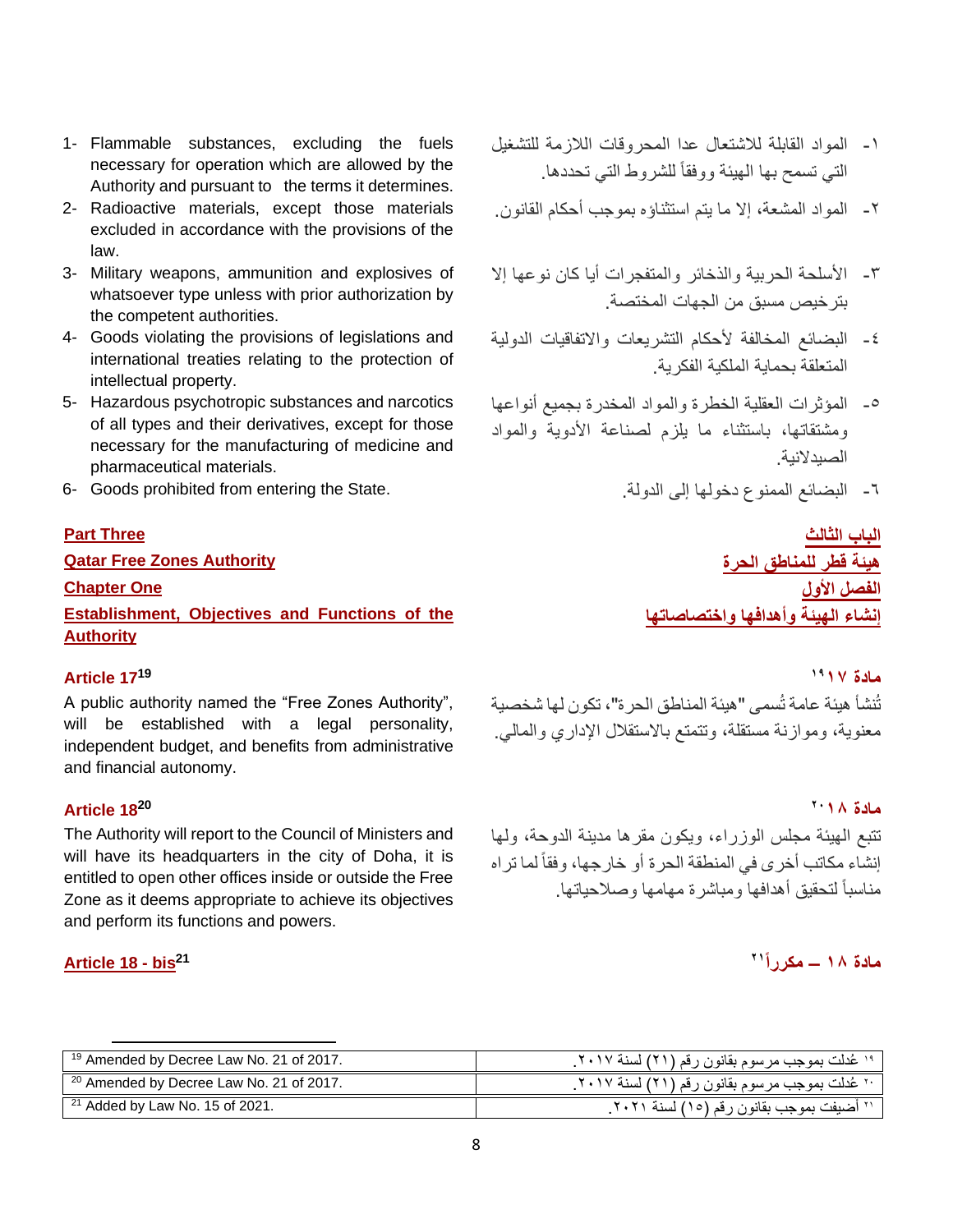The Board may, following the approval of the Council of Ministers, designate any buildings or facilities outside the Free Zone to be administrative headquarters of Registered Companies in the Free Zones, within the limits of the license issued to them and in accordance with the controls established by the Board.

# **[مادة](https://almeezan.qa/LawArticles.aspx?LawArticleID=74651&lawId=270&language=ar) 19 19<sup>22</sup> Article**

The Authority will aim at managing and developing the Free Zones in accordance with the best international standards, as well as encouraging and attracting the investments in the sectors of scientific research, technology, production, exports, and others. To achieve this, the Authority will have the right to exercise the following Functions and powers:

- 1- Conducting studies, determining the locations recommended for the establishment of Free Zones and the activities which may be exercised within them and the ways within which to support the Free Zones; and submitting the necessary recommendations to the Council of Ministers.
- 2- Preparing the infrastructure, headquarters, facilities, administrative services as well as any other services necessary for achieving of the objectives of the Authority.
- 3- Supervising and controlling the management of the Free Zones, overseeing its affairs and formulating the plans and programs necessary for its development.
- 4- Issuing the licenses, approvals and permits for the companies and other entities wishing to carry out an Economic Activity within or through the Free Zone, in the manner prescribed in the Regulations.
- 5- Determining and collecting fees and charges for the services it provides.
- 
- 7- Facilitating work procedures between the Registered Companies operating within the Free Zone and other parties outside the Free Zones.
- 8- Entering into arrangements with suppliers to provide information technology, communication services and equipment.

لمجلس اإلدارة، بعد موافقة مجلس الوزراء، أن يعين أيا من المباني والمنشآت خارج المنطقة الحرة، لتكون مقرات إدارية للشركات المسجلة بالمناطق الحرة، في حدود الترخيص الصادر لها، وذلك وفقا للضوابط التي يضعها المجلس.

### ملا**دة ١٦٩**

تهدف الهيئة إلى إدارة وتطوير المناطق الحرة وفقاً لأفضل المعايير الدولية، وتشجيع وجذب االستثمارات في مجاالت البحث العلمي والتكنولوجيا واإلنتاج والتصدير وغيرها، ولها في سبيل ذلك ممارسة االختصاصات والصالحيات اآلتية:

- -1 إجراء الدراسات وتحديد المواقع المقترحة إلنشاء المناطق الحرة واألنشطة التي يمكن مزاولتها فيها وطرق دعمها، ورفع التوصيات الالزمة بذلك إلى مجلس الوزراء.
- -2 تهيئة البنية التحتية والمقار والمنشآت والخدمات اإلدارية وأي خدمات أخرى الزمة لتحقيق أهداف الهيئة.
- -3 اإلشراف والرقابة على إدارة المناطق الحرة، ومتابعة شؤونها ووضع الخطط والبرامج الالزمة لتطويرها.
- -4 إصدار التراخيص والموافقات والتصاريح للشركات والكيانات الأخرى الراغبة في مزاولة النشاط الاقتصادي في المنطقة الحرة أو من خاللها، على النحو الذي تحدده اللوائح.
	- -5 تحديد وتحصيل رسوم وأجور الخدمات التي تقدمها.
- -6 تحصيل ما قد يكون مستحقا للدولة من ضرائب. .State the to due falling taxes Collecting 6-
	- -7 تيسير إجراءات العمل بين الشركات المسجلة التي تعمل داخل المنطقة الحرة والجهات الأخرى الموجودة خارجها.
	- -8 الدخول في ترتيبات مع الموردين لتوفير تكنولوجيا المعلومات وخدمات االتصاالت والتجهيزات.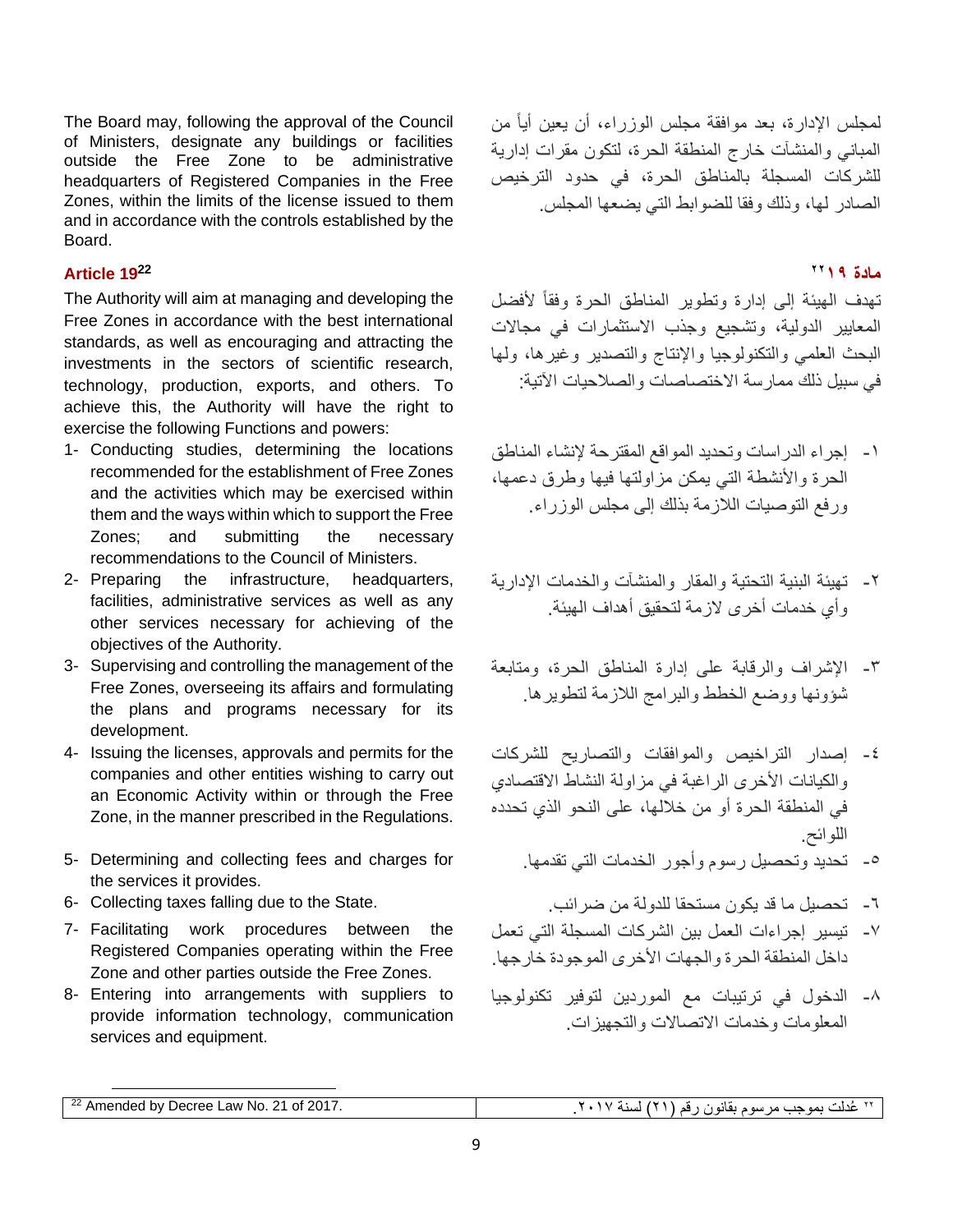- 9- Establishing companies and entering into arrangements necessary for the development of the infrastructure of any Free Zone.
- 10- Formulating the regulations relating to the Authority, and the establishment, management, growth, development, and operation of and the regulation of the work in the Free Zones.
- 11- Carrying out any permitted Economic Activity through establishing companies or investing in one or more Registered Companies.
- 12- Appointing an advisory board with expertise in activities of similar authorities to provide advice to the Authority regarding the strategy to implement its goals.
- 13- Appointing employees, consultants, and other service providers.
- 14- Cooperating and entering into arrangements with authorities, entities, bodies and organizations carrying out similar activities.
- 15- Undertaking the functions or duties assigned to it by the Council of Ministers, which are relevant to the achievement of its objectives.

# **[مادة](https://almeezan.qa/LawArticles.aspx?LawArticleID=74651&lawId=270&language=ar) 20 20<sup>23</sup> Article**

The Regulations will regulate all matters required to implement this Law and achieve its objectives, particularly the following:

- 1- The establishment, registration and operation of companies, projects and other entities operating in or through the Free Zone clarifying their rights, obligations, and the provisions relating to their liquidation.
- 2- Granting and accepting guarantees. .الضمانات وقبول منح -2
- 3- Controls relating to the granting of licenses, the usufruct rights over lands and Free Zone facilities, or the leasing of such lands and facilities to the Registered Companies.
- 4- Prohibition of money-laundering and illegal financial disposals, in coordination with Qatar Central Bank.
- 5- Confidentiality and protection of private information.
- -6 حقوق الملكية الفكرية. .rights property Intellectual 6-
- -9 تأسيس الشركات والدخول في االتفاقات الالزمة لتطوير البنية التحتية لأي منطقة حر ة.
- -10 وضع اللوائح الخاصة بالهيئة وبإنشاء وإدارة وتنمية وتطوير وتشغيل المناطق الحرة وتنظيم العمل بها.
- -11 مباشرة أي أنشطة اقتصادية مصرح بها عن طريق تأسيس شركات أو المساهمة في بعض الشركات المسجلة.
- -12 تعيين مجلس استشاري من ذوي الخبرة بأنشطة الهيئات المماثلة لتقديم المشورة للهيئة بشأن استراتيجية تحقيق أهدافها.
- -13 تعيين الموظفين واالستشاريين وغيرهم من مقدمي الخدمات.
- -14 التعاون والدخول في ترتيبات مع الهيئات والكيانات والأجهزة والمنظمات التي تزاول نشاطاً مماثلاً.
- -15 مباشرة ما يعهد به إليها مجلس الوزراء من مهام أو واجبات تتعلق بتحقيق أهدافها.

# ملاة ٢٣**٢**

تنظم اللوائح كافة الأمور اللازمة لتنفيذ هذا القانون وتحقيق أغراضه، وبوجه خاص ما يلي:

- -1 إنشاء وتسجيل وتشغيل الشركات والمشروعات والكيانات األخرى العاملة في المنطقة الحرة أو من خاللها، وبيان حقوقها والتزاماتها واألحكام المتعلقة بتصفيتها.
	-
- -3 ضوابط منح تراخيص وحقوق االنتفاع على أراضي ومنشآت المنطقة الحرة أو تأجيرها للشركات المسجلة.
- -4 حظر غسل األموال والتصرفات المالية غير المشروعة، وذلك بالتنسيق مع مصرف قطر المركزي.
	- -5 السرية وحماية المعلومات الخاصة.
		-

<sup>23</sup> Amended by Decree Law No. 21 of 2017. ت <sup>23</sup> عدل بموجب مرسوم بقانون رقم )21( لسنة .2017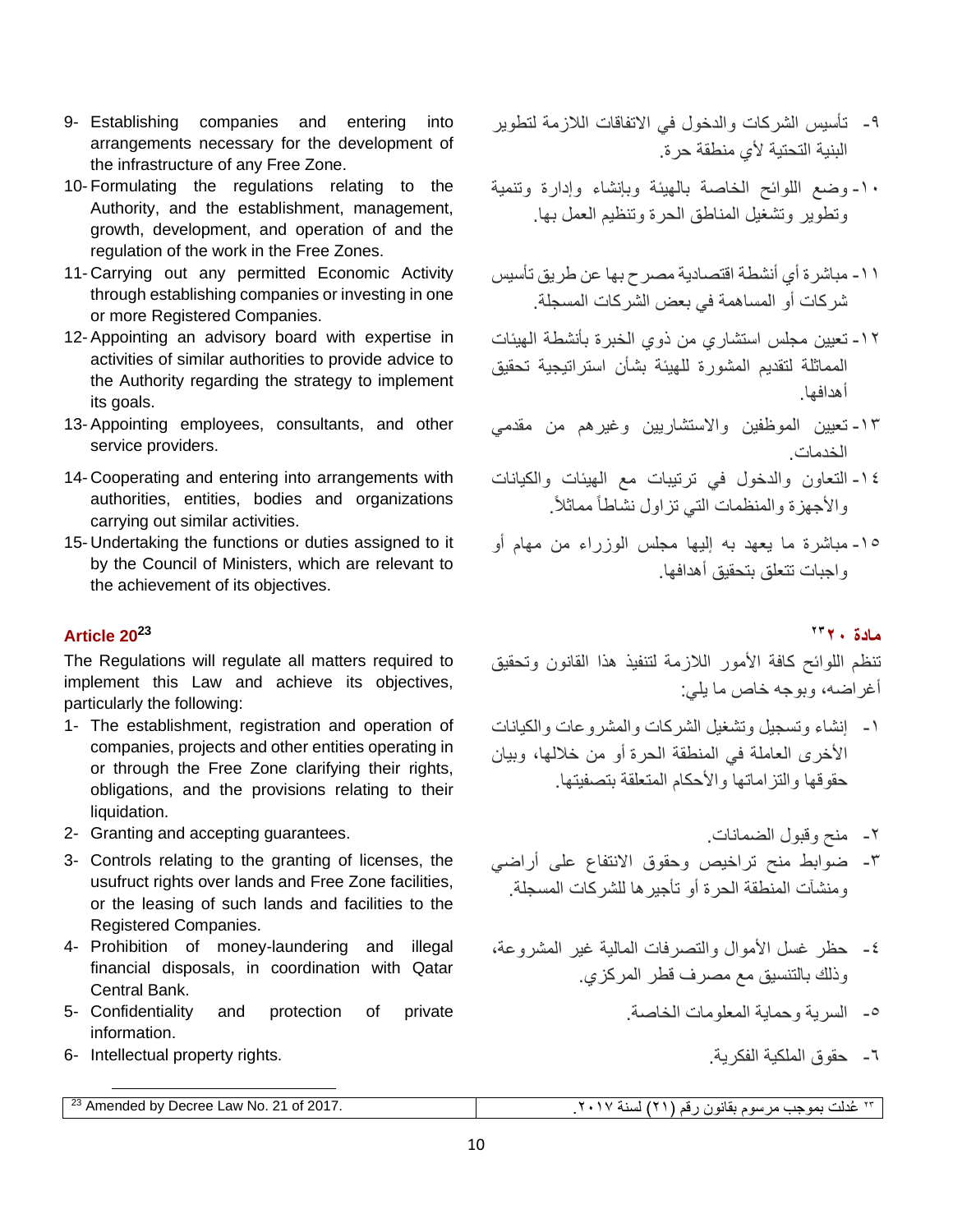- 7- Protection of the environment and public health. .العامة والصحة البيئة حماية -7
- 8- The conditions and standards relating to the planning and development of any Free Zone.
- 9- Financial indemnities and sanctions resulting from the violation of the provisions of this Law or the Regulations.

# **[الفصل](https://almeezan.qa/LawView.aspx?opt&LawID=270&language=ar) الثاني Two Chapter**

### **Management of the Authority [الهيئة إدارة](https://almeezan.qa/LawView.aspx?opt&LawID=270&language=ar)**

# **[مادة](https://almeezan.qa/LawArticles.aspx?LawArticleID=74651&lawId=270&language=ar) 21 21<sup>24</sup> Article**

The Authority will be managed by a board of directors, composed of a Chairman, a Vice-Chairman and members with expertise and competence from various relevant sectors, appointed by an Amiri Decree based on a proposal from the Council of Ministers.

The term of the Board will be four years renewable for one or more similar terms.

The remuneration of the Chairman, Vice-Chairman and the members of the Board will be determined by way of a decision issued by the Amir.

The Board will have and appoint a secretary, whose Functions and financial remunerations are determined by the Board.

# **[مادة](https://almeezan.qa/LawArticles.aspx?LawArticleID=9274&lawId=270&language=ar) 22 22 Article**

# **المادة 23 23 Article**

The Board will have all the authorities and powers necessary to manage the affairs of the Authority and the Free Zones and to realise its objectives, the following in particular:

- 1- Setting the policies and the general plans of the Authority.
- 2- Creating the organizational structure for the Authority and approving the Regulations required to manage its affairs and to regulate and operate the Free Zones.
- 
- -8 الشروط والمعايير الخاصة بتخطيط وتطوير أية منطقة حرة .
- -9 التعويضات والجزاءات المالية المترتبة على مخالفة أحكام هذا القانون أو اللوائح.

# علاق ٢<sup>٤</sup> ٢

يتولى إدارة الهيئة مجلس إدارة يشكل من رئيس ونائب للرئيس وأعضاء من ذوي الخبرة والكفاءة من القطاعات المختلفة ذات الصلة، يصدر بتعيينهم قرار أميري، بناءً على اقتراح مجلس الوزراء. تكون مدة المجلس أربع سنوات قابلة للتجديد لمدة أو لمدد أخرى مماثلة.

ويصدر بتحديد مكافآت رئيس ونائب رئيس وأعضاء المجلس، قرار من الأمير .

ويكون للمجلس أمين سر يختاره المجلس، ويحدد اختصاصاته ومكافآته المالية.

*Repealed by Decree Law No. 21 of 2017.* لغيت ألغيت بموجب [مرسوم بقانون](https://almeezan.qa/LawPage.aspx?id=7422&language=ar)رقم (٢١) لسنة ٢٠١٧ .

يكون للمجلس جميع السلطات والصالحيات الالزمة إلدارة شؤون الهيئة والمناطق وتحقيق أهدافها، وبوجه خاص ما يلي:

-1 وضع السياسات والخطط العامة للهيئة.

-2 إصدار الهيكل التنظيمي للهيئة، وإقرار اللوائح الالزمة إلدارة شؤونها وتنظيم وتشغيل المناطق.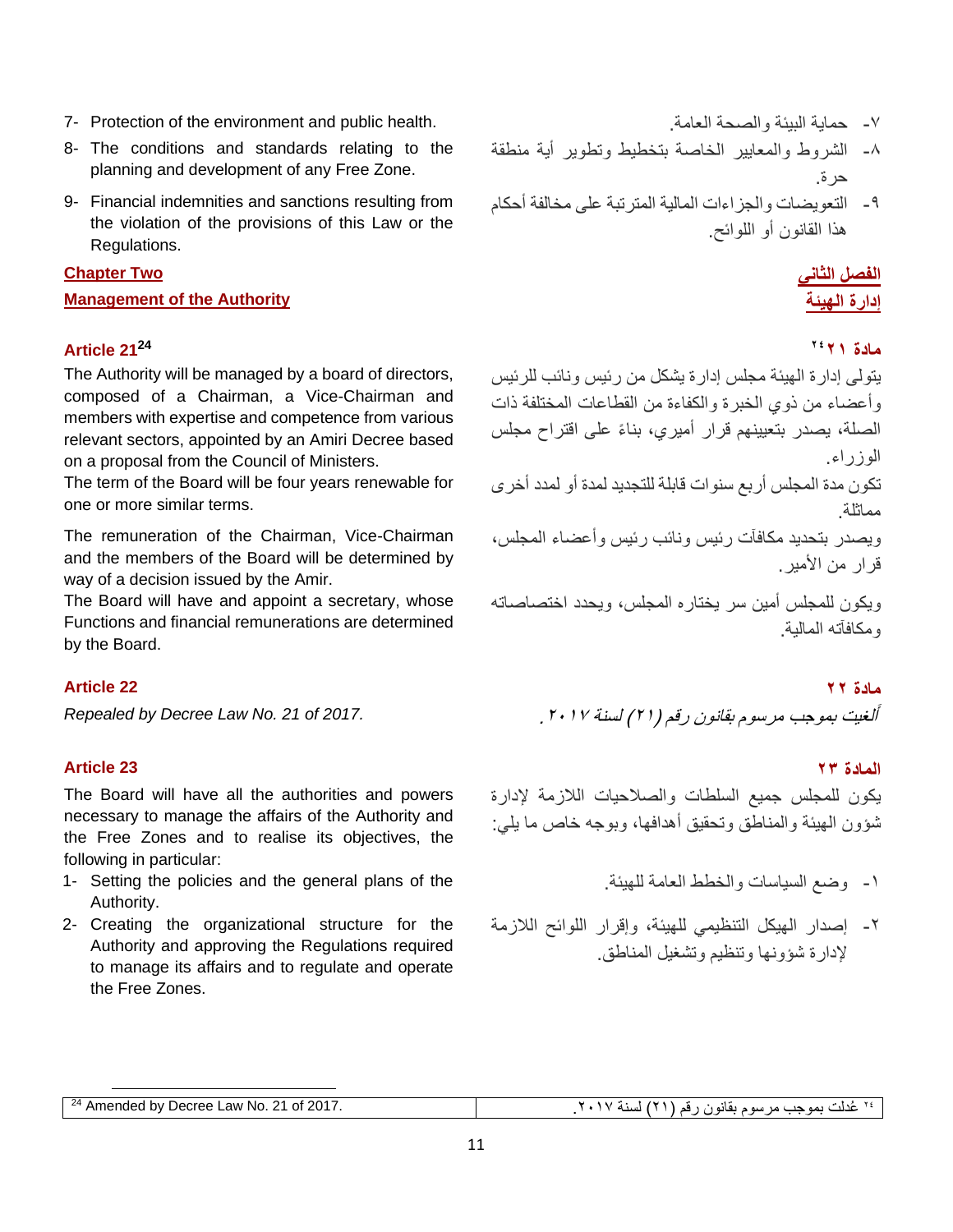- 3- Providing the infrastructure, facilities, staff, services and support needed to manage and operate the Free Zones, according to the best international standards.
- 4- Approving the annual budget of the Authority and its closing account.
- 5- Appointing the Free Zones' managers and determining their functions and functions.
- 6- Performing the business, functions, or duties relating to the activities of the Authority which are assigned by the Council of Ministers.

# **مادة 24 24 Article**

The Chairman will represent the Authority before the judiciary and in its relations with third parties.

# **مادة 25 25<sup>25</sup> Article**

The Board may select from among its members a Managing Director for the Authority, who shall oversee the implementation of the policies and decisions of the Board and shall be accountable before the Board which shall determine his / her remuneration.

The Board may assign the Managing Director to oversee the implementation of certain administrative, financial and technical functions required by the nature of the work of the Authority.

The Board may delegate some of its powers or functions to one or more committees comprising of some of its members. The Board may set the by-laws governing the work procedures of such committee or committees.

# **مادة 26 26 Article**

The Board will convene upon an invitation from its Chairman, at least once every three months, and whenever necessary. Unless otherwise required, each member of the Board will be informed in writing at least forty-eight hours in advance of the time, place, and date of the meeting.

The meeting of the Board will not be deemed valid without the attendance of the majority of its members,

- -3 توفير البنية التحتية والمنشآت والعاملين والخدمات والدعم اللازمين لإدارة وتشغيل المناطق الحرة وفقأ لأفضل المعايير الدولية.
	- -4 إقرار الموازنة السنوية للهيئة وحسابها الختامي.
- -5 تعيين مديري المناطق، وتحديد االختصاصات والمهام المنوطة بهم .
- -6 مباشرة ما يعهد به إليه مجلس الوزراء من أعمال أو مهام أو واجبات تتصل بنشاط الهيئة.

يمثل رئيس المجلس، الهيئة، أمام القضاء وفي عالقاتها بالغير.

# ملا**دة** ٢٠٢

للمجلس أن يختار من بين أعضائه عضواً منتدباً للهيئة، يتولى اإلشراف على تنفيذ سياسات وقرارات المجلس، ويكون مسؤوال عن ذلك أمام المجلس، ويحدد المجلس مكافأته. ويجوز للمجلس تكليف العضو المنتدب باإلشراف على تنفيذ بعض االختصاصات اإلدارية والمالية والفنية التي تقتضيها طبيعة عمل الهيئة. وللمجلس أن يفوض بعضا من صالحياته أو اختصاصاته إلى لجنة أو أكثر من بعض أعضائه، وللمجلس وضع الأنظمة التي تنظم إجراءات عمل هذه للجنة أو اللجان.

يجتمع المجلس بدعوة من رئيسه مرة كل ثالثة أشهر على الأقل، وكلما كان ذلك ضرورياً، ويتعين إخطار كل عضو من أعضاء المجلس كتابة، بزمان ومكان وتاريخ االجتماع، قبل انعقاده بثمان وأربعين ساعة على الأقل. مالم تقتض الضرورة غير ذلك.

وال يكون اجتماع المجلس صحيحا إال بحضور أغلبية أعضائه، على أن يكون من بينهم الرئيس أو نائبه.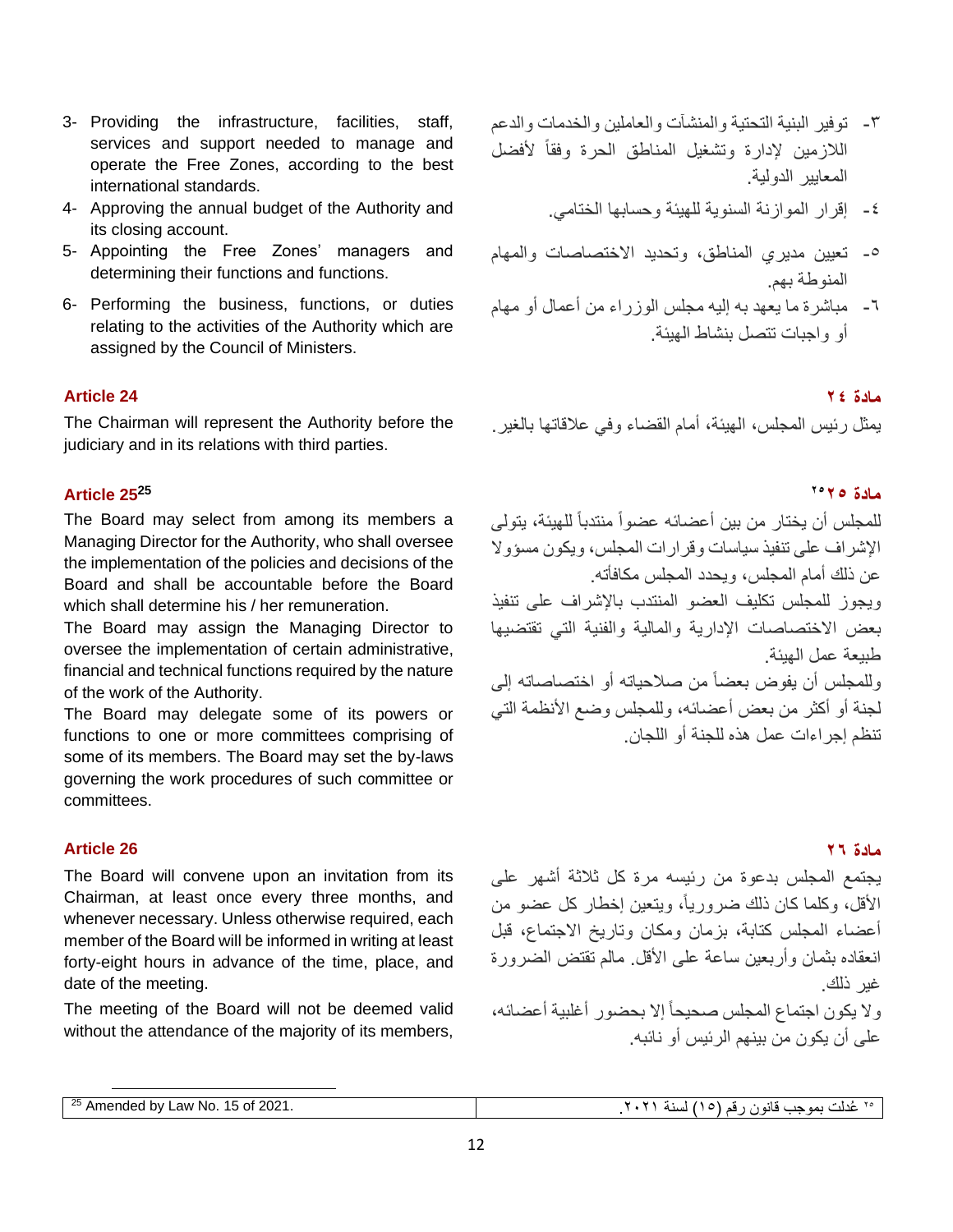provided that either the Chairman or the Vice-Chairman will be present.

# **مادة 27 27 Article**

Decisions of the Board will be issued by the majority vote of the members present. In case of a tie, the Chairman will have a casting vote.

## **مادة 28 28 Article**

A decision taken by the Board and signed by all its members, or by any of its committees, will be deemed valid and effective as if it was issued at a meeting of the Board or the committee.

### **مادة 29 29 Article**

Neither the Chairman nor the Vice-Chairman or any of the Board members or the Authority's employees, will have a direct or indirect personal interest in contracts concluded with the Authority for its account, or in the projects it carries out. No member may vote on in a meeting in respect of any matter in which any member has a direct or indirect personal interest.

# **[مادة](https://almeezan.qa/LawArticles.aspx?LawArticleID=74651&lawId=270&language=ar) 30 30<sup>26</sup> Article**

The Authority will have a CEO appointed by a decision of the Board, who will, under the Board's supervision and within the general policy of the Authority, manage the administrative, financial and technical matters in accordance with the provisions of this Law, the Regulations, and the established rules, and within the limits of the annual budget, and implement the Board's decisions, and, in particular the CEO will do the following:

- 1- Propose the Authority's plans and programs. .الهيئة وبرامج خطط اقتراح -1
- 2- Propose the organisational structure of the Authority, the regulations necessary for its administration and for the operation of the Free Zones.
- 3- Register the companies and other entities wishing to carry out Economic Activity within the Free Zones.

تصدر ً قرار ات المجلس بأغلبية أصوات الأعضاء الحاضرين، وعند تساوي الأصوات يرجح الجانب الذي منه الرئيس.

يكون القرار المكتوب والموقع من جميع أعضاء المجلس، أو لجنة من لجانه، صحيحاً ونافذاً كما لو كان صادراً في اجتماع للمجلس أو اللجنة.

ال يجوز أن يكون لرئيس المجلس أو نائبه أو أي عضو من أعضائه، أو لأحد العاملين في الهيئة مصلحة شخصية مباشرة أو غير مباشرة، في العقود التي تبرم مع الهيئة أو لحسابها أو في المشاريع التي تقوم بها. وال يجوز ألي عضو االشتراك في التصويت في اجتماع بشأن مسألة له فيها مصلحة شخصية مباشرة أو غير مباشرة .

### ملاة ٣٠**٣**

يكون للهيئة رئيس تنفيذي، يصدر بتعيينه قرار من المجلس، ِشرافه وفي إطار السياسة العامة للهيئة تصريف ويتولى تحت إ شؤونها اإلدارية والمالية والفنية وفقا ألحكام هذا القانون واللوائح والقواعد المقررة، وفي حدود موازنتها السنوية، وتنفيذ قرارات المجلس، وله بوجه خاص ما يلي:

- 
- -2 اقتراح الهيكل التنظيمي للهيئة، واللوائح الالزمة إلدارة شؤونها وتشغيل المناطق الحرة .
- -3 تسجيل الشركات والكيانات األخرى التي ترغب في ممارسة النشاط االقتصادي في المناطق الحرة .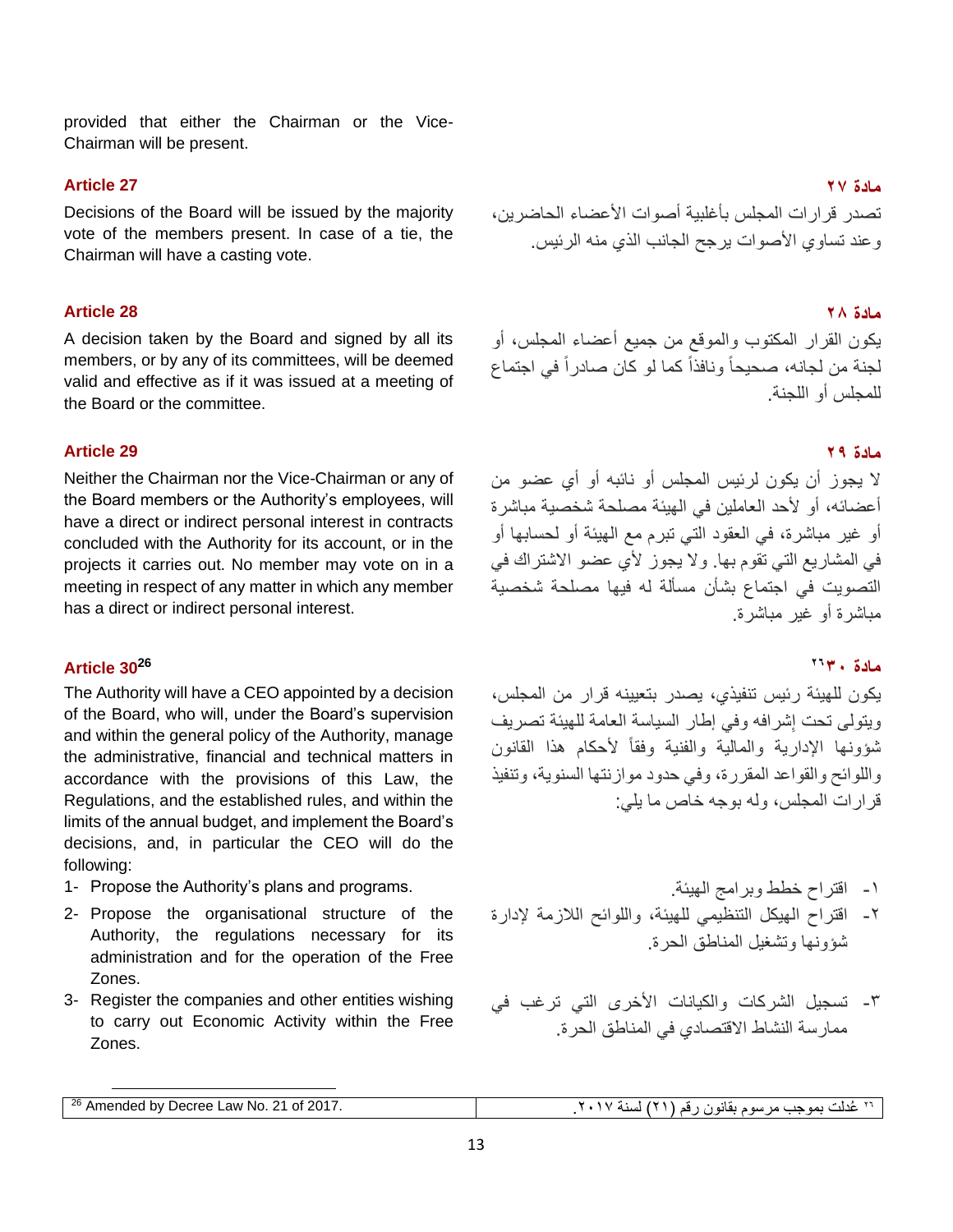- 4- Issue licenses and certificates relating to the exercise of the Economic Activities in the Free Zones.
- 5- Propose and submit to the Board the Authority's draft annual budget, for adoption.
- 6- Prepare and submit to the Board for appropriate action, drafts of legislations and decisions necessary for the work of the Authority.
- 7- Prepare and submit to the Board an annual report on the Authority's achievements and business programs.
- 8- Prepare and submit to the Board the Authority's closing financial statements for the ending fiscal year.
- 9- Sign contracts and agreements with others in respect of which the CEO is delegated in accordance with this Law and the Regulations.
- 10- Propose the fees and charges for the services provided by the Authority, and the administrative and financial sanctions and its collection procedures.
- 11- Any other business assigned to the CEO by the Board.

**The Financial Structure of the Authority للهيئة [المالي النظام](https://almeezan.qa/LawView.aspx?opt&LawID=270&language=ar)**

# **[مادة](https://almeezan.qa/LawArticles.aspx?LawArticleID=74651&lawId=270&language=ar) 31 31<sup>27</sup> Article**

The fiscal year of the Authority will commence on the first day of January and will end on the last day of December of each year, provided that the first fiscal year of the Authority will commence on the date on which this Law comes into effect and will end on the last day of December of the following year.

# **[مادة](https://almeezan.qa/LawArticles.aspx?LawArticleID=74651&lawId=270&language=ar) 32 32<sup>28</sup> Article**

The financial resources of the Authority will comprise of the following:

1- The funds and appropriations allocated to the Authority by the State.

- -4 إصدار التراخيص والشهادات التي تتعلق بممارسة األنشطة االقتصادية في المناطق الحرة .
- -5 اقتراح مشروع الموازنة السنوية للهيئة، ورفعها للمجلس لالعتماد.
- -6 إعداد مشروعات التشريعات والقرارات الالزمة ألعمال الهيئة ورفعها إلى المجلس التخاذ اإلجراءات المناسبة بشأنها.
- -7 إعداد تقرير سنوي عن إنجازات وبرامج عمل الهيئة، ورفعه إلى المجلس.
- -8 إعداد البيانات المالية الختامية للهيئة عن السنة المالية المنتهية ورفعها إلى المجلس.
- -9 التوقيع على العقود واالتفاقيات مع الغير فيما ي فوض فيه وفقا لهذا القانون واللوائح.
- -10 اقتراح الرسوم وأجور الخدمات التي تقدمها الهيئة، والجزاءات اإلدارية والمالية وإجراءات تحصيلها.

-11 أي أعمال أخرى يكلفه بها المجلس.

# **[الفصل](https://almeezan.qa/LawView.aspx?opt&LawID=270&language=ar) الثالث Three Chapter**

### **ALE / ٣٧٣**

تبدأ السنة المالية للهيئة في اليوم األول من يناير وتنتهي في اليوم األخير من ديسمبر من كل سنة، على أن تبدأ السنة المالية األولى للهيئة من تاريخ العمل بهذا القانون وتنتهي في اليوم األخير من ديسمبر من العام التالي.

### مادة ٢٨٣٢

تتكون الموارد المالية للهيئة مما يلي:

-1 األموال واالعتمادات التي تخصصها لها الدولة.

| 7٪ ألغيت الفقرة الثانية من هذه المادة بموجب مرسوم بقانون رقم (٢١) The second paragraph of this Article was repealed by Decree [ (٢١) الغيت الفقرة الثانية من هذه المادة بموجب مرسوم بقانون رقم (٢١)<br>Law No. 21 of 2017. | لسنة ٢٠١٧                                       |
|----------------------------------------------------------------------------------------------------------------------------------------------------------------------------------------------------------------------------|-------------------------------------------------|
| <sup>28</sup> Amended by Decree Law No. 21 of 2017.                                                                                                                                                                        | ** عُدلت بموجب مرسوم بقانون رقم (٢١) لسنة ٢٠١٧. |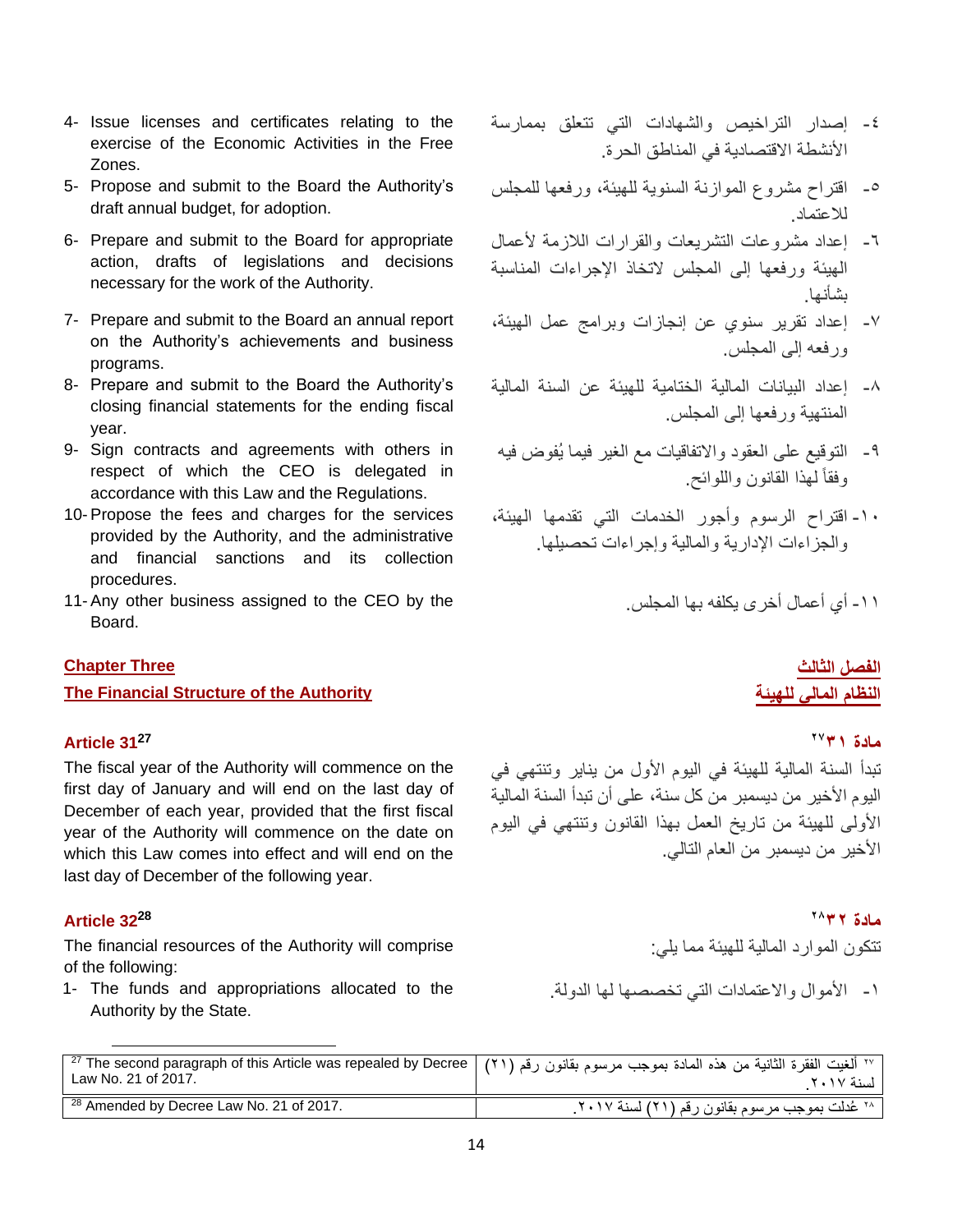- 2- The fees and charges for the services it provides. .تقدمها التي الخدمات وأجور رسوم -2
- 3- The rent from property located within the Free Zone.
- 4- The financial sanctions it imposes. .تفرضها التي المالية الجزاءات -4
- -5 اإليرادات األخرى التي تحققها . .generates it revenues Other 5-

# **[مادة](https://almeezan.qa/LawArticles.aspx?LawArticleID=74651&lawId=270&language=ar) 33 33<sup>29</sup> Article**

In order to achieve its objectives, the Authority may borrow funds, including in a currency other than the currency of the State, following approval by the Council of Ministers.

Any revenues, funds or property of the Authority may be provided as security for such loans or interest thereon.

# **مادة 34 34 Article**

The Authority will retain any generated surplus, whether or not contained in the budget estimates, or decide to return it to the State within the limits of the financing received from the State.

The Authority may use such surplus to pay its debts, or to form a general reserve, or any other reserves as deemed appropriate by the Board.

The Authority may also invest its funds, where there is no call for its immediate use for spending needs, in investment aspects authorized by the Board.

# **مادة 35 35 Article**

The Authority will keep accounting records sufficient to demonstrate its transactions, whereby such records will accurately demonstrate at all times the revenues, expenses, assets and liabilities of the Authority, in addition to its financial status.

Within a period of no more than three months following the end of every fiscal year, the Board will procure the preparation of the accounts of the Authority in accordance with internationally approved accounting principles, and to procure the auditing of such

### مادة <sup>79</sup>۳۳

يجوز للهيئة االقتراض بما في ذلك بعملة غير عملة الدولة، لتحقيق أهدافها، وذلك بعد موافقة مجلس الوزراء.

ويجوز تقديم أي من إيرادات أو أموال أو ممتلكات الهيئة كضمان لتلك القروض أو فوائدها.

للهيئة أن تحتفظ بأي فائض تحققه، سواءً ورد في تقديرات الموازنة أم لم يرد، أو تقرر إعادته إلى الدولة، وذلك في حدود التمويل الذي حصلت عليه منها.

ويجوز للهيئة استخدام هذا الفائض في سداد ديونها، أو في تكوين احتياطي عام، أو أية احتياطات أخرى وفقاً لما يراه المحلس مناسباً كما يجوز للهيئة أن تستثمر أموالها، التي ال تدعو حاجة اإلنفاق إلى استخدامها على الفور، في أوجه االستثمار التي يأذن بها المجلس.

تحتفظ الهيئة بسجالت محاسبية كافية إلظهار وبيان معامالتها، بحيث يكون من شأن هذه السجالت في أي وقت أن تظهر بدقة إيرادات ومصروفات وأصول والتزامات الهيئة ومركزها المالي.

وعلى المجلس أن يعمل، خالل مدة ال تجاوز ثالثة أشهر، بعد انتهاء كل سنة مالية، على إعداد حسابات الهيئة طبقاً للمبادئ المحاسبية المقبولة دولياً، وأن يعمل على تدقيقها من قبل مدققي حسابات مستقلين، من منشأة تدقيق حسابات معتمدة، لها مكتب في الدولة.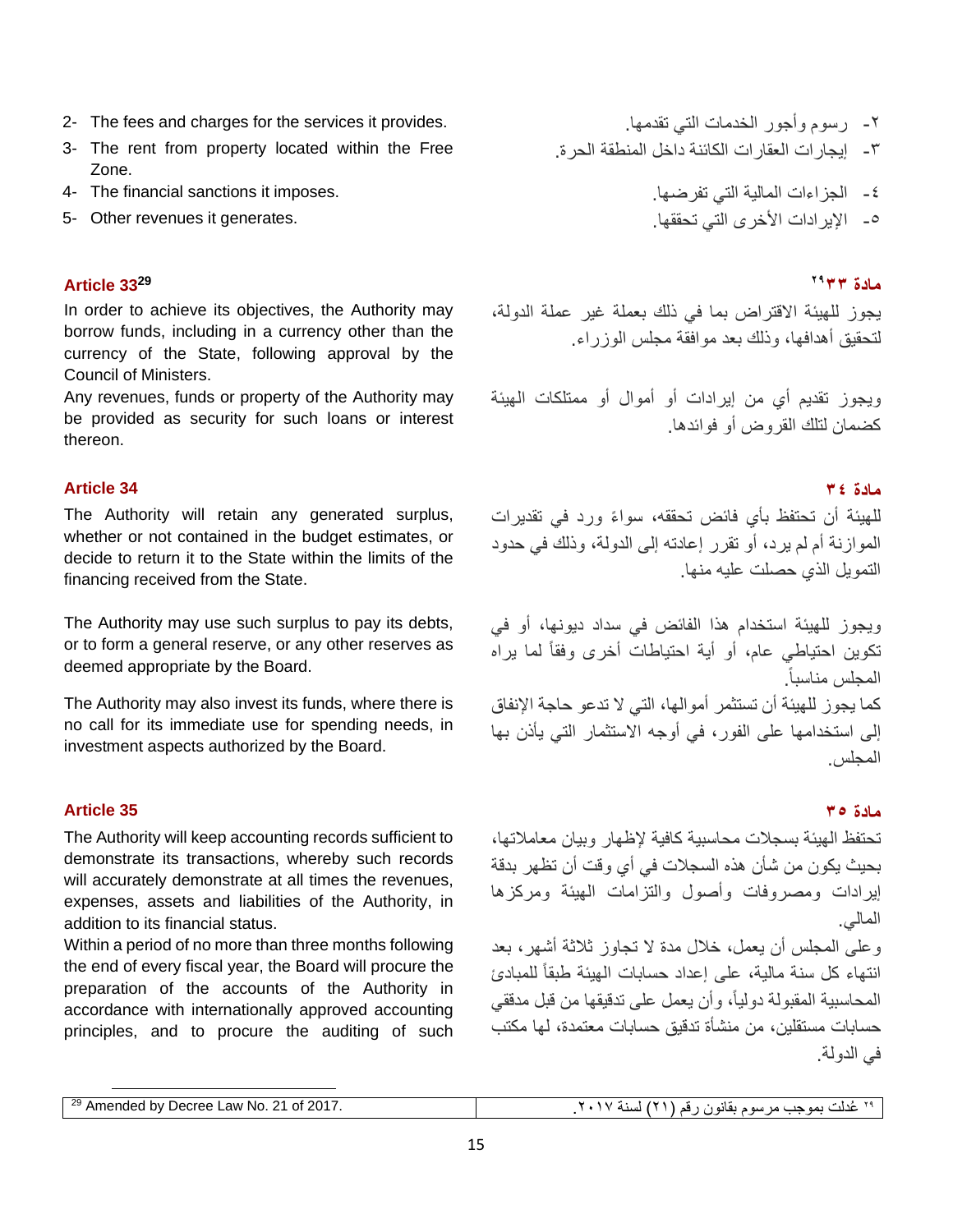accounts by independent auditors from an approved financial audit facility, with an office in the State.

In their report, the auditors will state if those accounts are a true and accurate reflection of the financial status of the Authority during the intended fiscal year and will demonstrate the assets and liabilities of the Authority at the end of the year in question. The auditors will include any other issues, as they deem appropriate, in this report.

## **مادة 36 36 Article**

The Council of Ministers may appoint one or more accounting auditors to audit the accounts of the Authority. This auditor will have the right at all times to view the Authority's books, records and documents, and to request all data it deems necessary to perform its duty and will be entitled to verify the Authority's assets and liabilities. The auditor will notify the Council of Ministers if it is not able to exercise such rights.

### **مادة 37 37 Article**

The Board will, no later than three months from the end of a fiscal year, submit a detailed report to the Council of Ministers about the Authority's activities, projects, work progress, and financial status. The report will include the Board's suggestions and recommendations along with a copy of the auditor's report.

### **مادة 38 38 Article**

The Council of Ministers may at any time request from the Authority the submission of reports demonstrating its administrative, financial and technical status, or any aspect of its' activities; or any relevant information. The Council of Ministers may also issue general directions to the Authority, which the Authority is required to comply with in relation to matters relating to its activities.

**[الباب الرابع](https://almeezan.qa/LawView.aspx?opt&LawID=270&language=ar) Four Part General and Final Provisions [وختامية](https://almeezan.qa/LawView.aspx?opt&LawID=270&language=ar) عامة أحكام**

وعلى مدققي الحسابات أن يذكروا في تقريرهم ما إذا كانت تلك الحسابات تعكس رؤية حقيقية وسليمة للمركز المالي للهيئة خالل السنة المالية المعنية، وبيان أصول والتزامات الهيئة في نهاية تلك السنة المالية. وعلى المدققين أن يضمنوا تقريرهم أي مسائل أخرى وفقأ لما يرونه مناسباً.

لمجلس الوزراء تعيين مراقب حسابات أو أكثر لتدقيق حسابات الهيئة، ولمراقب الحسابات في كل وقت، الحق في االطالع على دفاتر الهيئة وسجالتها ومستنداتها، وفى طلب البيانات التي ير اها ضرورية لأداء واجبه، وله أن يتحقق من موجودات الهيئة والتزاماتها، وفى حالة عدم تمكنه من ممارسة هذه الحقوق، بر فع تقرير اً بذلك إلى مجلس الوزراء.

برفع المجلس إلى مجلس الوزراء، تقريراً مفصلاً عن أوجه نشاط الهيئة ومشروعاتها وسير العمل فيها ومركزها المالي، في موعد ال يجاوز ثالثة أشهر من تاريخ انتهاء السنة المالية، متضمنا اقتراحاته وتوصياته ومشفوعا بصورة من تقرير مراقب الحسابات.

لمجلس الوزراء في أي وقت، أن يطلب من الهيئة تقديم تقارير عن أوضاعها اإلدارية والمالية والفنية، أو أي وجه من أوجه نشاطها أو أي معلومات تتعلق بها. وله أن يصدر للهيئة توجيهات عامة بشأن ما يجب عليها اتباعه في الأمور المتعلقة بنشاطها.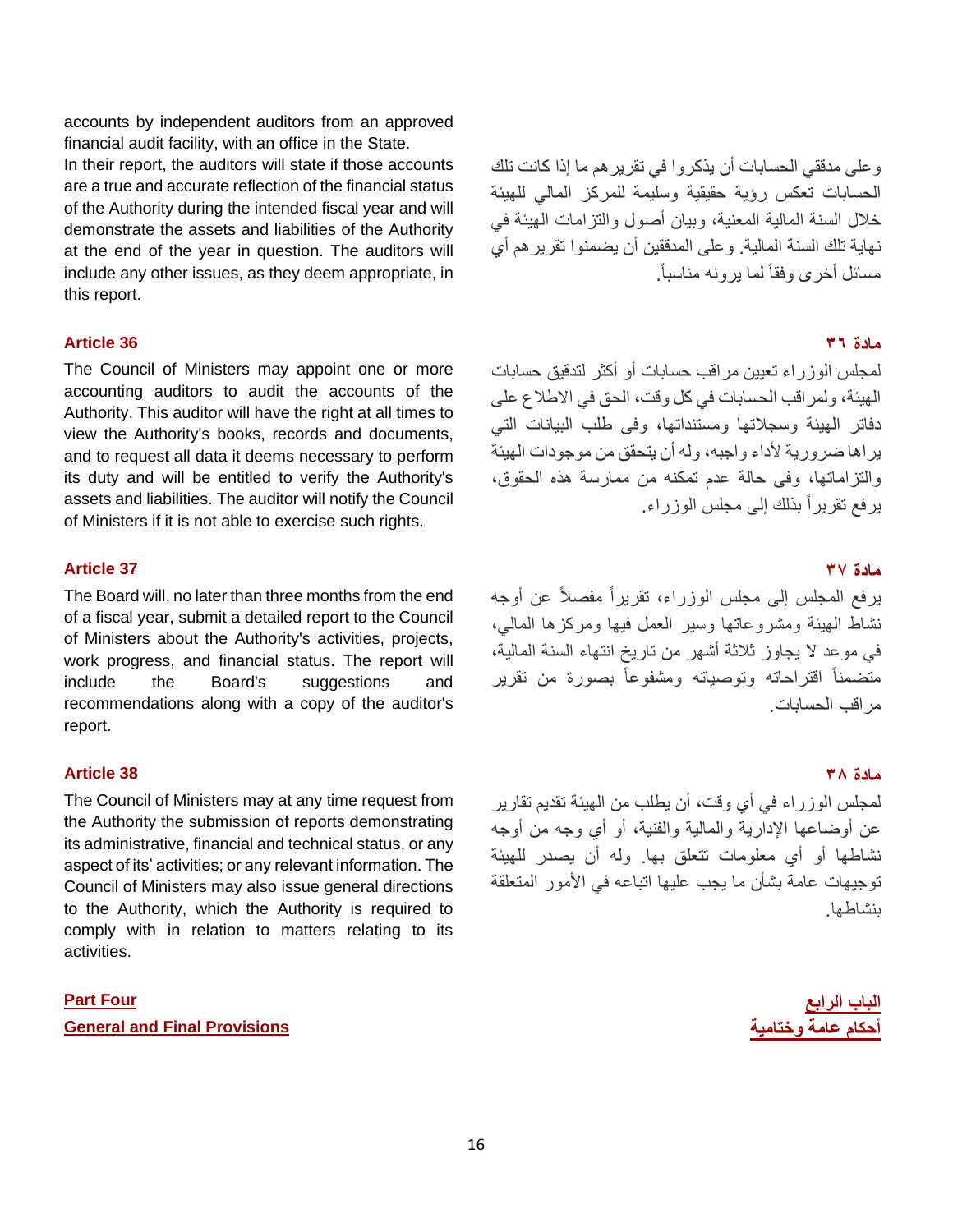# **[مادة](https://almeezan.qa/LawArticles.aspx?LawArticleID=74651&lawId=270&language=ar) 39 39<sup>30</sup> Article**

Subject to the provisions of this Law, the criminal laws and penalties applicable in the State will apply in the Free Zones.

However, undertaking any work in the Free Zone according to a license issued pursuant to the provisions of this Law or the Regulations will not be considered in violation of any criminal law or any other law applicable in the State.

### **مادة 40 40 Article**

Save for what is inconsistent with the provisions of this Law and the Regulations, all the laws, Regulations, and civil rules applicable in the State will be applied to the Free Zones.

## **[مادة](https://almeezan.qa/LawArticles.aspx?LawArticleID=74651&lawId=270&language=ar) 41 41***<sup>31</sup>* **Article**

The activities conducted in the State outside the Free Zone, by an entity established in or carrying out its business from the Free Zone, regarding contracts, transactions, or arrangements concluded between this entity and persons residing in the State or entities incorporated in the State outside the Free Zone, will be subject to the laws and regulations applicable in the State.

## **[مادة](https://almeezan.qa/LawArticles.aspx?LawArticleID=74651&lawId=270&language=ar) 42 42***<sup>32</sup>* **Article**

The regulation of resident permits for employees in the Free Zones and their family members will be by way of a decision by the Minister of Interior, which will include:

- 1- Non-Qatari entry visas, including temporary entry visas granted directly by transit ports.
- 2- Recruitment of expatriate workers and the regulation of their residency in the Free Zone.

### مادة ٣٠٣٩

مع مراعاة ما نص عليه هذا القانون، تسري على المناطق القوانين الجنائية والعقوبات التي تطبق في الدولة.

ومع ذلك فإن مباشرة أي عمل في المنطقة الحرة، بموجب ترخيص صادر وفقاً لأحكام هذا القانون أو اللوائح، لن يشكل إخالال بأي قانون جنائي أو أي قانون آخر من القوانين المطبقة في الدولة.

تسري على المناطق جميع القوانين واللوائح والقواعد المدنية المطبقة في الدولة، عدا ما يتعارض منها مع أحكام هذا القانون واللوائح.

### مادة ١٤١<sup>٠</sup>

الأنشطة التي تُزاول في الدولة خارج المنطقة الحرة، بواسطة كيان مؤسس داخلها أو يزاول أعماله منها، بشأن عقود أو معامالت أو ترتيبات مبرمة بين هذا الكيان وأشخاص يقيمون في الدولة أو كيانات مؤسسة فيها خارج المنطقة الحرة، تُطبق عليها القوانين واللوائح المعمول بها في الدولة.

### مادة ٢٢ ٢<sup>٢٢</sup>

يكون تنظيم ترخيص إقامات العاملين في المناطق الحرة وأفراد أسر هم بقرار من وزير الداخلية يتضمن ما يلي:

- -1 سمات دخول غير القطريين بما في ذلك سمات الدخول المؤقت التي تمنح من منافذ العبور مباشرة .
- -2 استقدام العمالة الوافدة وتنظيم إقامتها في المنطقة الحرة .

| <sup>30</sup> Amended by Decree Law No. 21 of 2017.                                                                                                                                                         | ٣٠ عُدلت بموجب مرسوم بقانون رقم (٢١) لسنة ٢٠١٧. |
|-------------------------------------------------------------------------------------------------------------------------------------------------------------------------------------------------------------|-------------------------------------------------|
| '' عُدلت بموجب مرسوم بقانون رقم ( ۲ ) لسنة ۲۰۱۷ وقانون رقم ( <sup>0 ۱</sup> )   <sup>31</sup> Amended by Decree Law No. 21 of 2017 and Law No. 15 of ، وقانون رقم ( ۲ ) لسنة ۲۰۱۷ وقانون رقم ( ۵ ا<br>2021. | ا لسنة ٢٠٢١                                     |
| <sup>32</sup> Amended by Decree Law No. 21 of 2017.                                                                                                                                                         | ٣١ عُدلت بموجب مرسوم بقانون رقم (٢١) لسنة ٢٠١٧. |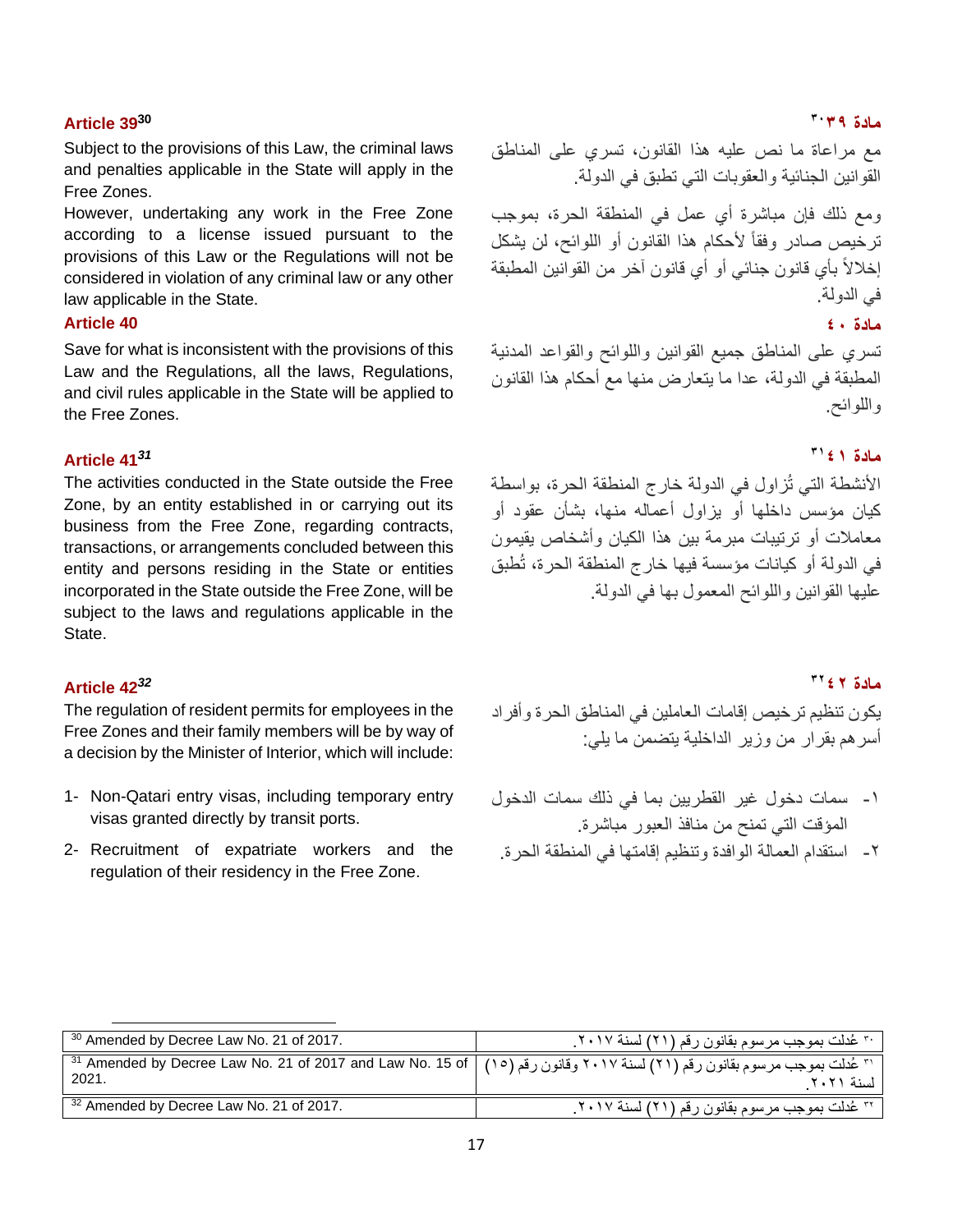### **مادة 42 - مكررا** *<sup>33</sup>***bis** *-* **42 Article**

Qatar Central Bank will develop and monitor the policies relating to the regulation, licensing, controlling, supervising of all the business of banks and financial institutions operating in the Free Zone.

### **مادة 43 43 Article**

The laws and rules regulating the civil service in the State will not be applicable to the Authority or any of its employees. The Authority will have the power to establish its own internal regulations relating to the rules, conditions and statuses to be applied to its employees.

## **[مادة](https://almeezan.qa/LawArticles.aspx?LawArticleID=74651&lawId=270&language=ar) 44 44***<sup>34</sup>* **Article**

The Civil and Commercial Court established in the Qatar Financial Centre pursuant to the Law of the Qatar Financial Centre, as referred to herein, shall have jurisdiction to adjudicate all disputes and civil and commercial suits between Registered Companies in the Free Zones, and between the Authority and individuals and Registered Companies in the Free Zones, or between Registered Companies in the Free Zones as one party and between individuals residing in the State or companies or entities established outside the Free Zones as the other party, whatever the nature of the legal relationship which is the subject matter of the dispute, unless the parties agree to settle the dispute by alternative means.

The Authority will be excluded from the application of the provisions of the referenced Law No. (2) of 2015, and Law No. (24) of 2015.

### **مادة 46 46 Article**

Neither the Chairman nor the members of the board of directors of the Authority, or its employees or those working under its supervision, will assume civil liability

# مادة ٤٢ - مكرر<sup>771</sup>

يتولى مصرف قطر المركزي وضع ومتابعة السياسات المتعلقة بالتنظيم والترخيص والرقابة واإلشراف على جميع أعمال المصارف والبنوك والمؤسسات المالية العاملة بالمنطقة الحرة .

ال تسري القوانين والقواعد المنظمة للخدمة المدنية في الدولة، على الهيئة أو أي من موظفيها. وللهيئة صالحية وضع أنظمتها الداخلية المتعلقة بالقواعد والشروط واألوضاع التي تطبق على العاملين لديها.

### مادة ٤٤<sup>٢٤</sup>

تختص المحكمة المدنية والتجارية، المنشأة بمركز قطر للمال بموجب قانون مركز قطر للمال المشار إليه بالفصل في جميع المنازعات والدعاوى المدنية والتجارية فيما بين الشركات المسجلة في المناطق الحرة، وبين الهيئة والأفراد والشركات المسجلة في المناطق الحرة، أو بين الشركات المسجلة في المناطق الحرة من جهة وبين األفراد المقيمين في الدولة أو الشركات أو الكيانات المنشأَة خارج المناطق الحرة من جهة أخرى، أيا كانت طبيعة العالقة القانونية موضوع النزاع وذلك ما لم يتفق الأطر اف على تسوية النز اع بالطرق البديلة."

مادة **25<sup>°7</sup> [مادة](https://almeezan.qa/LawArticles.aspx?LawArticleID=74651&lawId=270&language=ar) 45 45***<sup>35</sup>* **Article** تُستثنى الهيئة من تطبيق أحكام القانون رقم (٢) لسنة ٢٠١٥، والقانون رقم (٢٤) لسنة ٢٠١٥، المشار إليهما.

ال يتحمل رئيس وأعضاء مجلس إدارة الهيئة وموظفوها والأشخاص الذبن بعملون تحت إشرافها، المسؤولية المدنية

| $33$ Added by Decree Law No. 21 of 2017.                                                                                                            | ٣٦ أضيفت بموجب مرسوم بقانون رقم (٢١) لسنة ٢٠١٧. |
|-----------------------------------------------------------------------------------------------------------------------------------------------------|-------------------------------------------------|
| <sup>٢٤</sup> عُدلت بموجب مرسوم بقانون رقم (٢١) لسنة ٢٠١٧ وقانون رقم (٢٥ )   <sup>34</sup> Amended by Decree Law No. 21 of 2017 and Law No. 15 of أ |                                                 |
| 2021.                                                                                                                                               | لسنة ٢٠٢١                                       |
| <sup>35</sup> Amended by Decree Law No. 21 of 2017.                                                                                                 | ~" عُدلت بموجب مرسوم بقانون رقم (٢١) لسنة ٢٠١٧. |